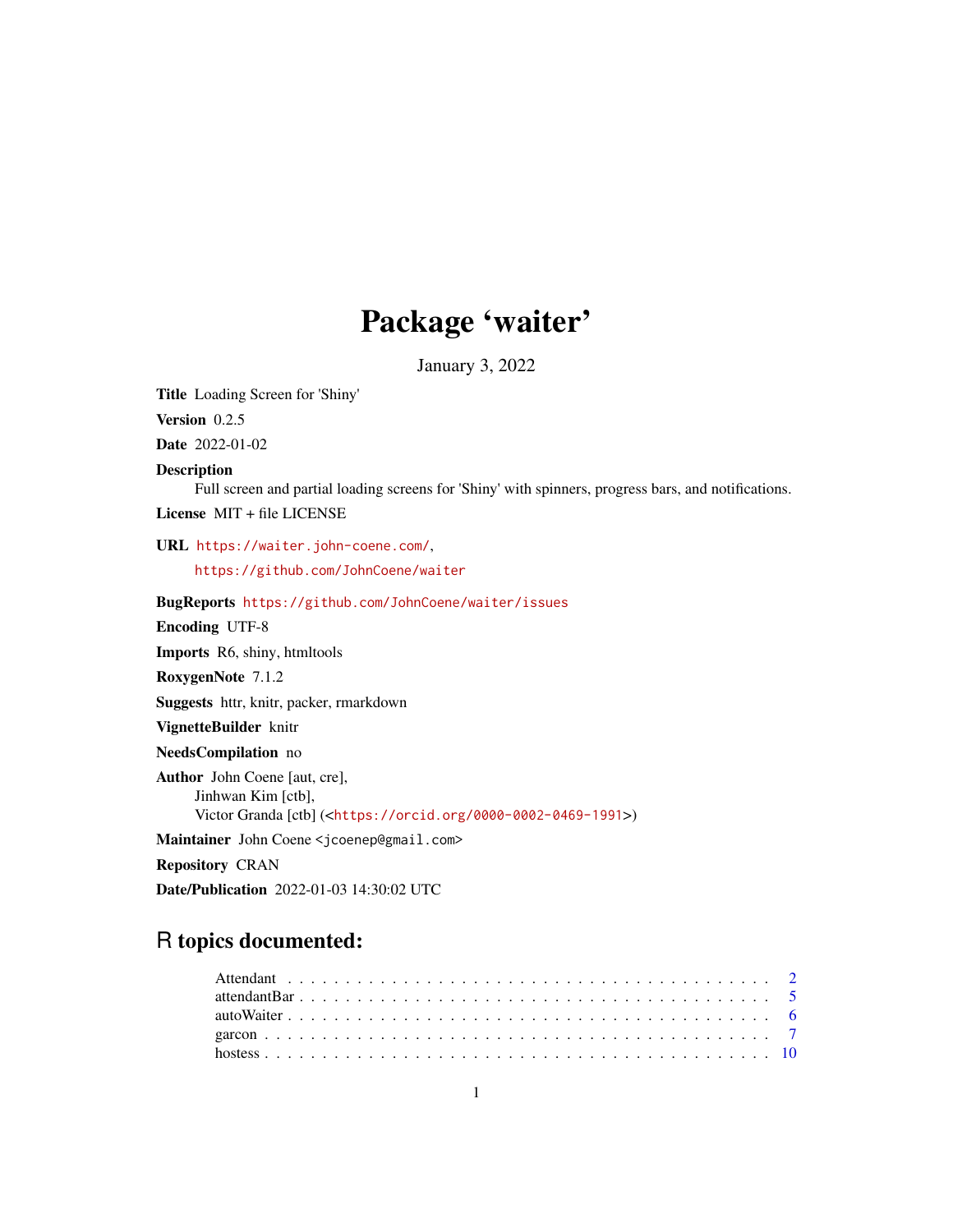#### <span id="page-1-0"></span>2 Attendant

| Index | 39 |
|-------|----|

Attendant *Attendant*

# Description

Manage the attendant loading bar with bootstrap 4.

# Active bindings

max Maximum value of the bar.

# Methods

# Public methods:

- [Attendant\\$new\(\)](#page-1-1)
- [Attendant\\$inc\(\)](#page-2-0)
- [Attendant\\$dec\(\)](#page-2-1)
- [Attendant\\$set\(\)](#page-2-2)
- [Attendant\\$done\(\)](#page-2-3)
- [Attendant\\$close\(\)](#page-3-0)
- [Attendant\\$auto\(\)](#page-3-1)
- [Attendant\\$getMin\(\)](#page-3-2)
- [Attendant\\$getMax\(\)](#page-3-3)
- [Attendant\\$getValue\(\)](#page-3-4)
- [Attendant\\$clone\(\)](#page-3-5)

# <span id="page-1-1"></span>Method new():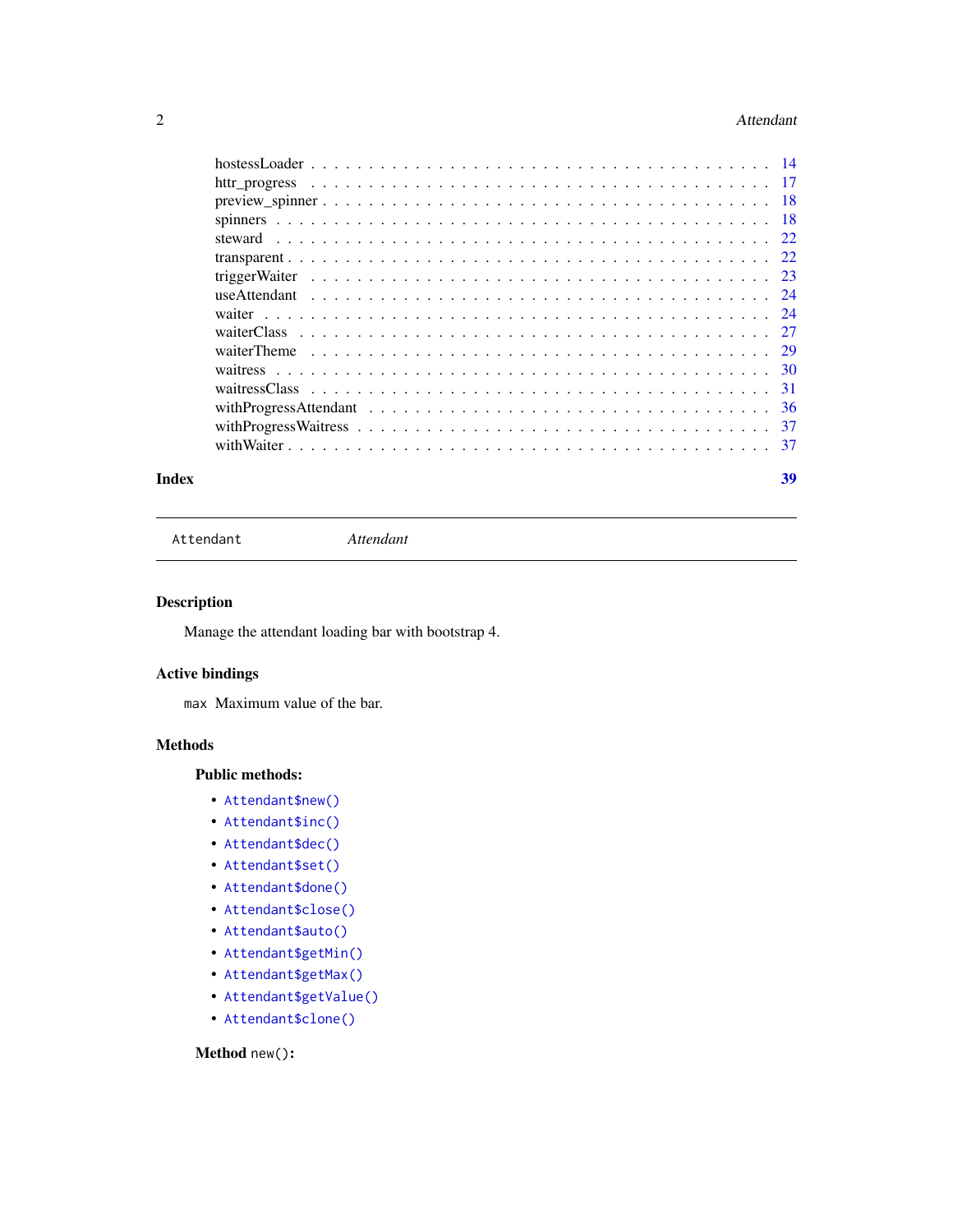#### <span id="page-2-4"></span>Attendant 3

```
Usage:
Attendant$new(
  id,
 min = NULL,max = NULL,session = shiny::getDefaultReactiveDomain(),
 hide_on_max = FALSE
\lambda
```
#### *Arguments:*

id Id of progress bar set with [attendantBar.](#page-4-1)

min, max Minimum and maximum value of the progress bar.

session A valid shiny session.

hide\_on\_max Whether to hide the progress bar when it reaches its maximum value (defined in [attendantBar\)](#page-4-1). The progress bar automatically becomes visible again when it is set to a value below the maximum.

*Details:* Initialise a progress bar

# <span id="page-2-0"></span>Method inc():

*Usage:*

Attendant\$inc(value = 1, text = NULL)

*Arguments:*

value Value to increase the progress bar.

text Text to display on the progress bar.

*Details:* Increase

# <span id="page-2-1"></span>Method dec():

*Usage:*

 $Attention4 = 1$ , text = NULL)

*Arguments:*

value Value to decrease the progress bar. text Text to display on the progress bar.

*Details:* Decrease

#### <span id="page-2-2"></span>Method set():

*Usage:* Attendant\$set(value, text = NULL) *Arguments:* value Value to set the progress bar. text Text to display on the progress bar. *Details:* Set

<span id="page-2-3"></span>Method done():

*Usage:*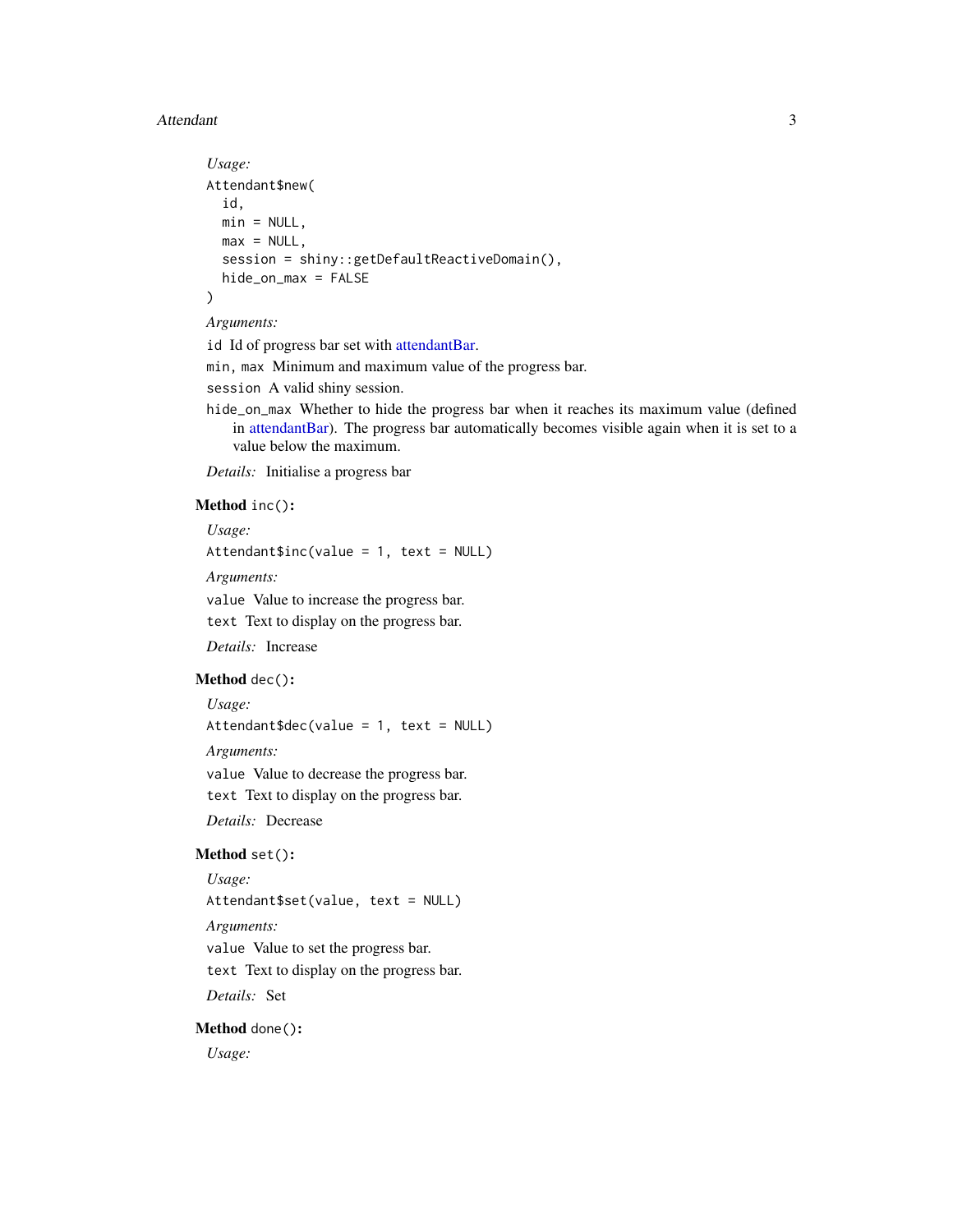4 Attendant

Attendant\$done(text = NULL)

*Arguments:*

text Text to display on the progress bar.

*Details:* Done with progress

<span id="page-3-0"></span>Method close():

*Usage:*

Attendant\$close(text = NULL)

*Arguments:*

text Text to display on the progress bar.

*Details:* Done with progress

#### <span id="page-3-1"></span>Method auto():

*Usage:* Attendant\$auto(ms = 400, value = 1)

*Arguments:*

ms Milliseconds between increment of value.

value Value to increment by at every ms.

*Details:* Automatically increase the progress bar until done

# <span id="page-3-2"></span>Method getMin():

*Usage:* Attendant\$getMin() *Details:* Get minimum value

#### <span id="page-3-3"></span>Method getMax():

*Usage:* Attendant\$getMax() *Details:* Get maximum value

#### <span id="page-3-4"></span>Method getValue():

*Usage:* Attendant\$getValue() *Details:* Get current value

<span id="page-3-5"></span>Method clone(): The objects of this class are cloneable with this method.

*Usage:* Attendant\$clone(deep = FALSE)

*Arguments:*

deep Whether to make a deep clone.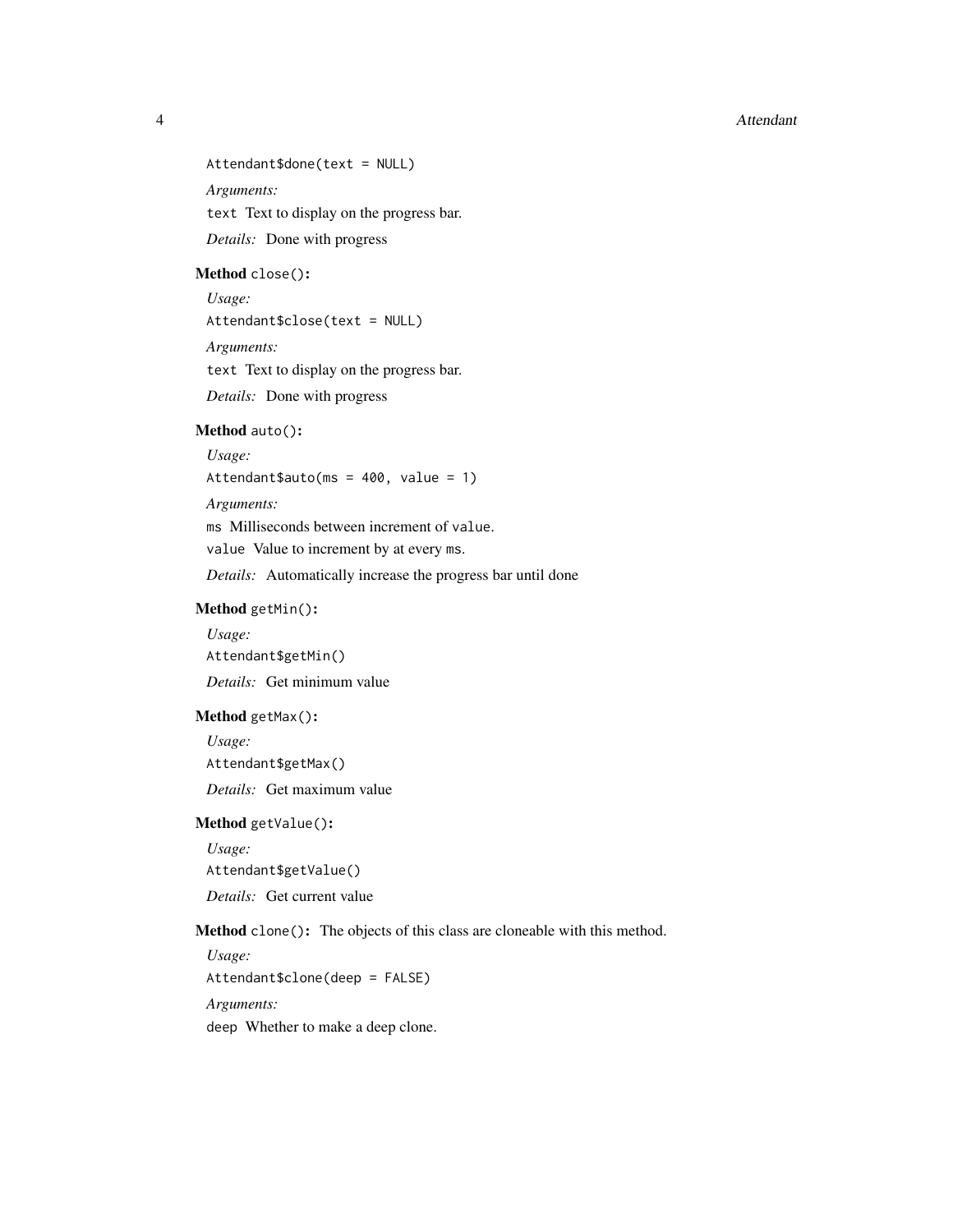<span id="page-4-1"></span><span id="page-4-0"></span>

# Description

Create a Bootstrap 4 progress bar.

# Usage

```
attendantBar(
  id,
 value = 0,
 min = 0,max = 100,
  text = NULL,color = c("primary", "info", "success", "danger", "warning"),
 striped = FALSE,
 animated = FALSE,height = 20,
 width = "100%",
  class = "",style = "",
  bg_color = "#f5f5f5",
 hidden = FALSE
\mathcal{L}
```
# Arguments

| id              | A unique identifier for the progress bar. Used in Attendant class for handling.                                          |
|-----------------|--------------------------------------------------------------------------------------------------------------------------|
|                 | value, min, max Initial value, minimum, and maximum values the progress bar can take.                                    |
| text            | Optional text to display on the progress bar. This can then be dynamically mod-<br>ified with Attendant.                 |
| striped         | Whether the progress bar should be striped.                                                                              |
| animated        | Whether to animate the stripe on the progress bar.                                                                       |
| height          | Height of the progress bar, numerical values are converted to pixels (px CSS),<br>any other valid CSS size is valid too. |
| width           | Width of the bar, defaults to $100\%$ , numerical values (e.g.: 42) are converted to<br>$pixels (px)$ .                  |
| class, style    | Additional style and class to pass to the parent wrapper of the progress bar.                                            |
| bg_color, color |                                                                                                                          |
|                 | Color, and background color of the progress bar.                                                                         |
| hidden          | Set to TRUE to initialise the attendant as hidden, it will be made visible when set<br>to a value.                       |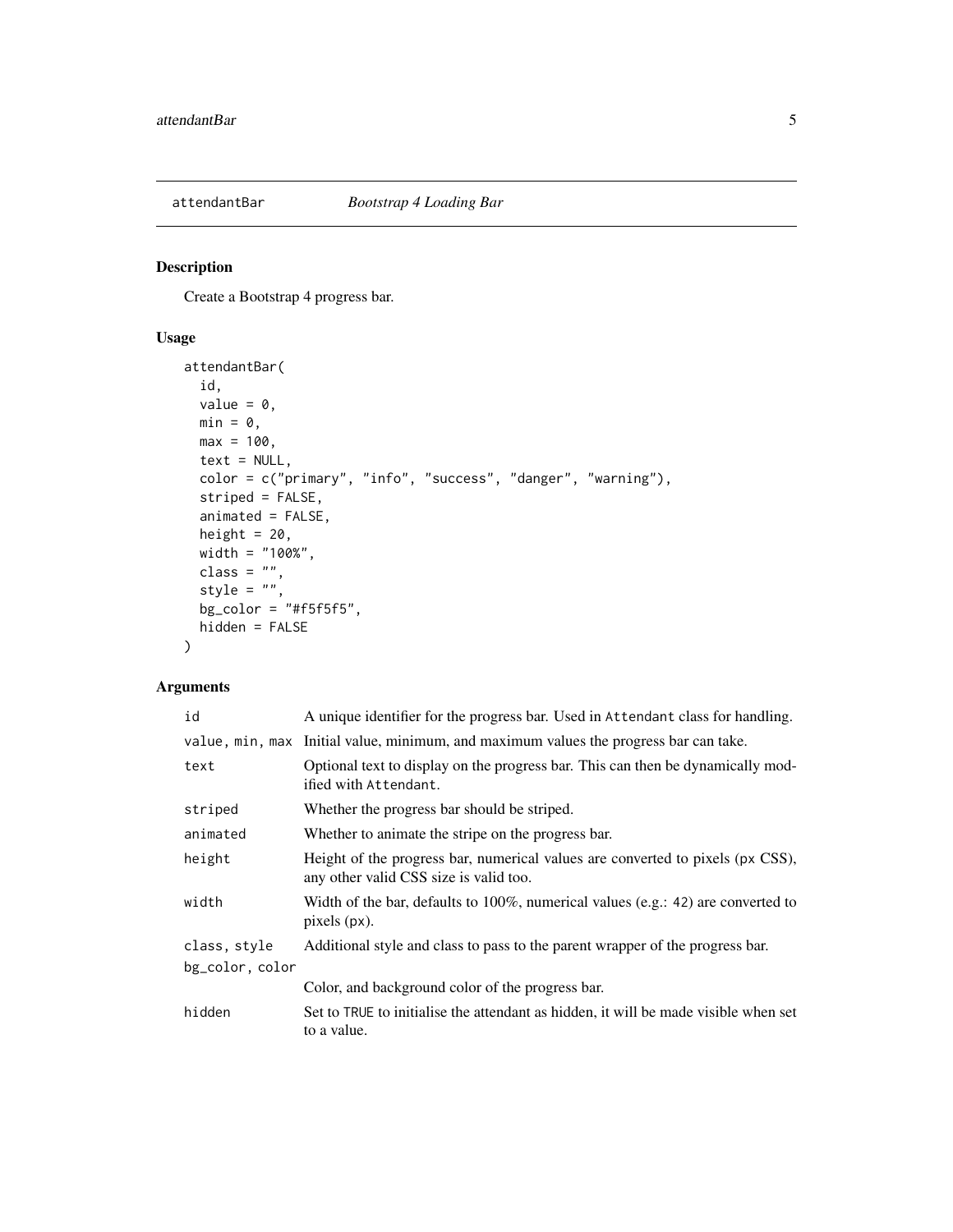<span id="page-5-0"></span>

# Description

This function allows easily adding waiters to dynamically rendered Shiny content where "dynamic" means render\* and \*output function pair.

#### Usage

autoWaiter(id = NULL, html = NULL, color = NULL, image = "", fadeout = FALSE)

#### Arguments

| id      | Vector of ids of elements to overlay the waiter. If NULL then the loading screens<br>are applied to all elements.                                 |
|---------|---------------------------------------------------------------------------------------------------------------------------------------------------|
| html    | HTML content of waiter, generally a spinner, see spinners.                                                                                        |
| color   | Background color of loading screen.                                                                                                               |
| image   | Path to background image.                                                                                                                         |
| fadeout | Use a fade out effect when the screen is removed. Can be a boolean, or a numeric<br>indicating the number of milliseconds the effect should take. |

# Details

This will display the waiter when the element is being recalculated and hide it when it receives new data.

#### Examples

```
library(shiny)
library(waiter)
ui <- fluidPage(
autoWaiter(),
actionButton(
"trigger",
"Render"
),
plotOutput("plot"),
plotOutput("dom")
)
server <- function(input, output){
output$plot <- renderPlot({
input$trigger
Sys.sleep(3)
plot(cars)
})
```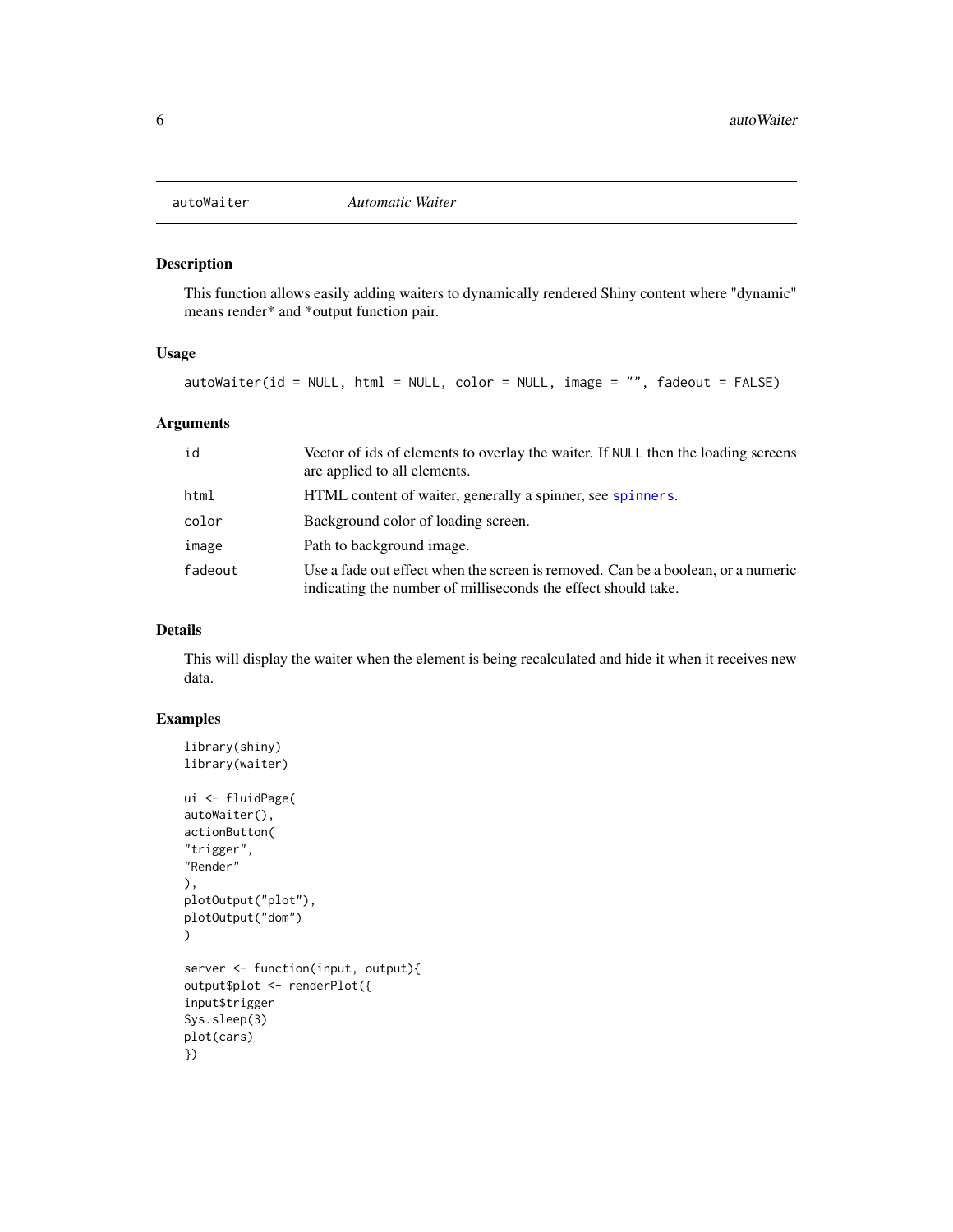#### <span id="page-6-0"></span>garcon and the contract of the contract of the contract of the contract of the contract of the contract of the contract of the contract of the contract of the contract of the contract of the contract of the contract of the

```
output$dom <- renderPlot({
input$trigger
Sys.sleep(5)
plot(runif(100))
})
}
if(interactive())
 shinyApp(ui, server)
```
garcon *Garcon*

# Description

Create a garcon to animate images on the waiter.

#### Usage

useGarcon()

use\_garcon()

# Methods

#### Public methods:

- [Garcon\\$new\(\)](#page-1-1)
- [Garcon\\$set\(\)](#page-2-2)
- [Garcon\\$inc\(\)](#page-2-0)
- [Garcon\\$reset\(\)](#page-7-0)
- [Garcon\\$destroy\(\)](#page-7-1)
- [Garcon\\$print\(\)](#page-8-0)
- [Garcon\\$close\(\)](#page-3-0)
- [Garcon\\$clone\(\)](#page-3-5)

#### Method new():

```
Usage:
Garcon$new(
 image,
 bg_color = "#FFFFFF",
 opacity = 0.5,
 direction = c("bt", "tb", "lr", "rl"),filter = NULL
)
```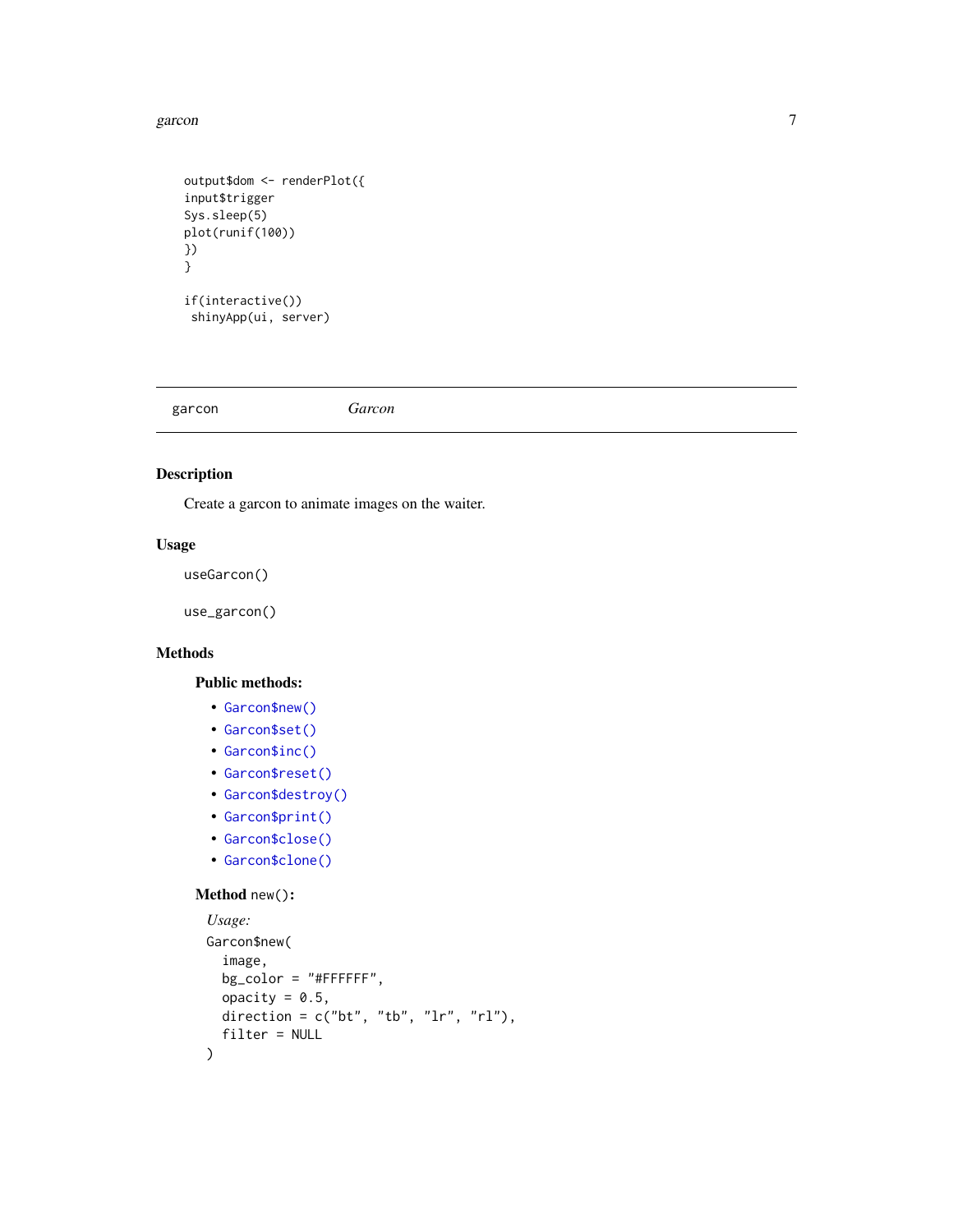#### *Arguments:*

image The CSS id of the image tag.

bg\_color Background overlay color in hexadecimal or RGB.

opacity Overlay transparency.

- direction Animation direction. Possible values: 1r (left to right), r1 (right to left), bt (bottom to top), tb (top to bottom).
- filter Filter to apply, options are blur, grayscale, sepia, hue-rotate, invert, opacity.

*Details:* Initialise the garçon.

*Examples:*

\dontrun{Garcon\$new("img")\$set(30)}

#### Method set():

*Usage:*

Garcon\$set(value)

*Arguments:*

value Percentage to set to.

*Details:* Value to set the garçon to.

*Examples:*

\dontrun{Garcon\$new("img")\$set(30)}

#### Method inc():

*Usage:*

Garcon\$inc(value)

*Arguments:*

value Percentage to increase to.

*Details:* Value to increase the garçon to.

*Examples:*

\dontrun{Garcon\$new("img")\$inc(30)}

#### <span id="page-7-0"></span>Method reset():

*Usage:*

Garcon\$reset(value)

*Arguments:*

value Percentage to set to.

*Details:* Reset the garçon to.

*Examples:*

\dontrun{Garcon\$new("img")\$set(30)\$reset()}

#### <span id="page-7-1"></span>Method destroy():

*Usage:* Garcon\$destroy()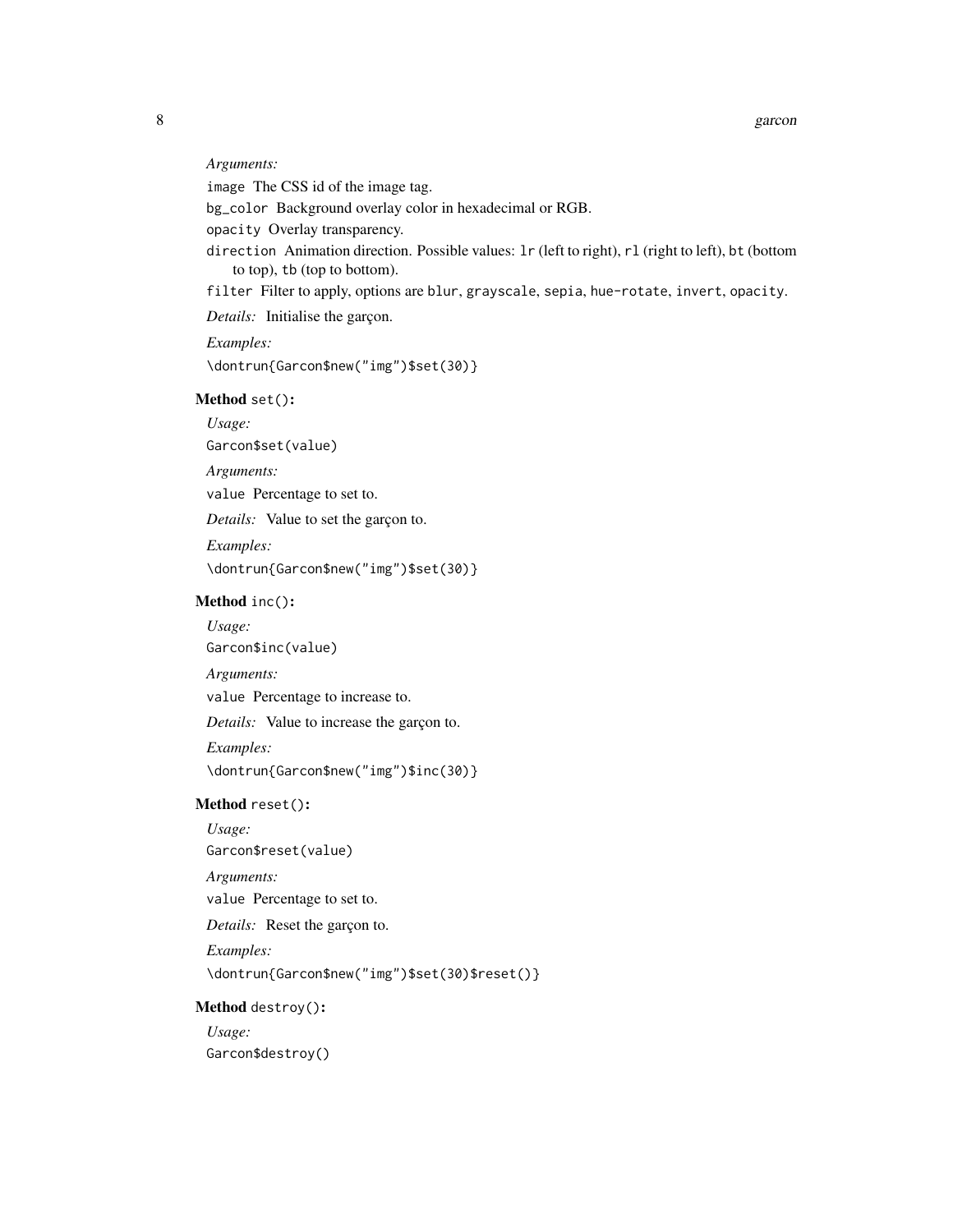#### garcon **9** and 2012 **19 and 2012 19 and 2012 19 and 2012 19 and 2013 19 and 2013 19 and 2013 19 and 2013 19 and 2013 19 and 2013 19 and 2013 19 and 2013 19 and 2013 19 and 2013 19 and 2013 19 an**

*Details:* Kill the garçon to. *Examples:* \dontrun{Garcon\$new("img")\$set(30)\$destroy()}

# <span id="page-8-0"></span>Method print():

*Usage:* Garcon\$print() *Details:* print the garcon

#### Method close():

*Usage:* Garcon\$close() *Details:* Close the garçon. *Examples:* \dontrun{Garcon\$new("img")\$set(30)\$close()}

Method clone(): The objects of this class are cloneable with this method.

*Usage:* Garcon\$clone(deep = FALSE) *Arguments:* deep Whether to make a deep clone.

# Examples

```
## ------------------------------------------------
## Method `Garcon$new`
## ------------------------------------------------
## Not run: Garcon$new("img")$set(30)
## ------------------------------------------------
## Method `Garcon$set`
## ------------------------------------------------
## Not run: Garcon$new("img")$set(30)
## ------------------------------------------------
## Method `Garcon$inc`
## ------------------------------------------------
## Not run: Garcon$new("img")$inc(30)
## ------------------------------------------------
## Method `Garcon$reset`
## ------------------------------------------------
```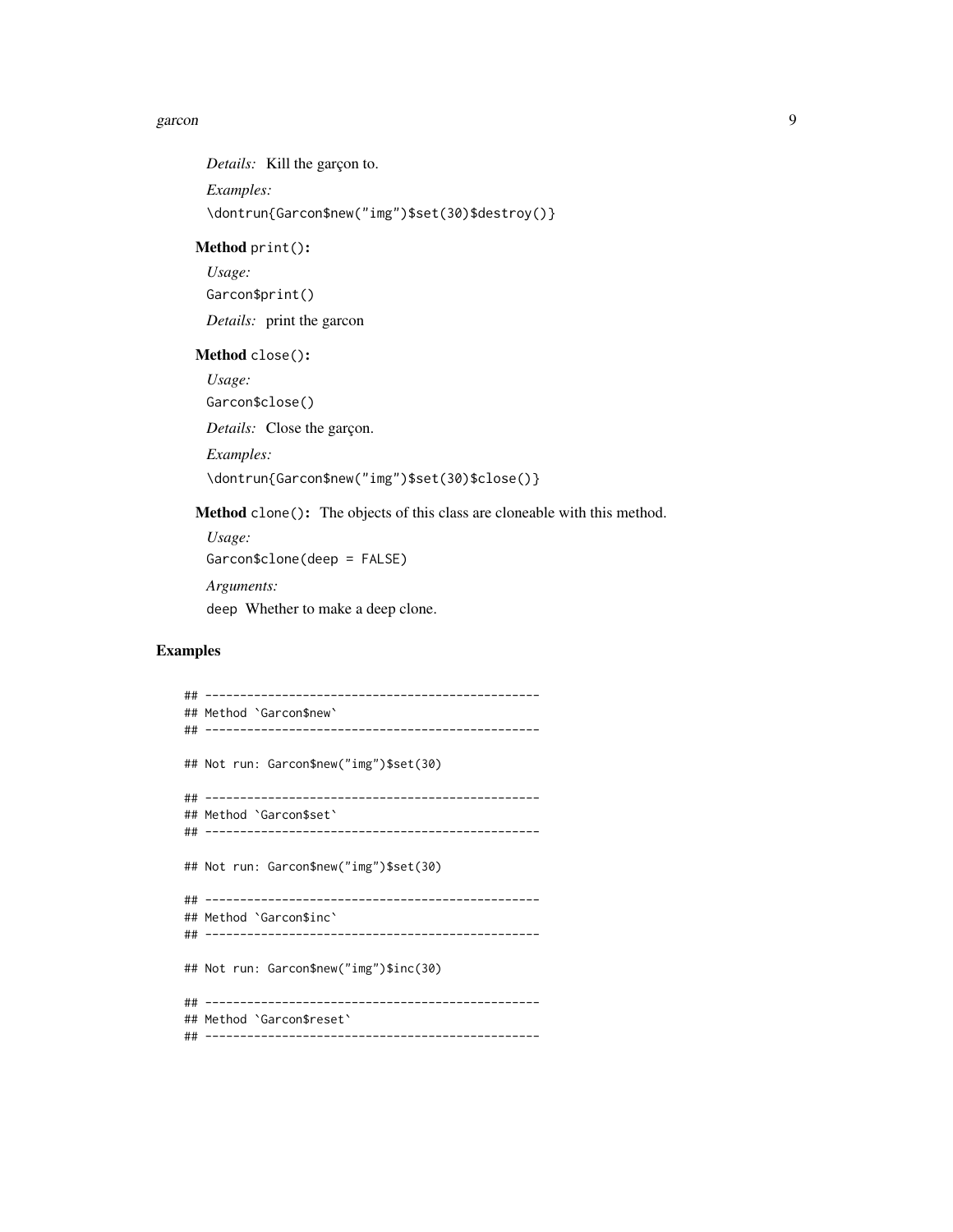#### <span id="page-9-0"></span>10 hostess and the contract of the contract of the contract of the contract of the contract of the contract of the contract of the contract of the contract of the contract of the contract of the contract of the contract of

```
## Not run: Garcon$new("img")$set(30)$reset()
## ------------------------------------------------
## Method `Garcon$destroy`
## ------------------------------------------------
## Not run: Garcon$new("img")$set(30)$destroy()
## ------------------------------------------------
## Method `Garcon$close`
## ------------------------------------------------
## Not run: Garcon$new("img")$set(30)$close()
```
hostess *Hostess*

#### Description

Add hostess dependencies.

#### Usage

use\_hostess()

useHostess()

# Methods

#### Public methods:

- [Hostess\\$new\(\)](#page-1-1)
- [Hostess\\$start\(\)](#page-10-0)
- [Hostess\\$print\(\)](#page-8-0)
- [Hostess\\$set\(\)](#page-2-2)
- [Hostess\\$inc\(\)](#page-2-0)
- [Hostess\\$close\(\)](#page-3-0)
- [Hostess\\$get\\_loader\(\)](#page-11-0)
- [Hostess\\$set\\_loader\(\)](#page-11-1)
- [Hostess\\$notify\(\)](#page-12-0)
- [Hostess\\$clone\(\)](#page-3-5)

#### Method new():

*Usage:*

Hostess\$new(id = NULL, min =  $0$ , max = 100, n = 1, infinite = FALSE) *Arguments:*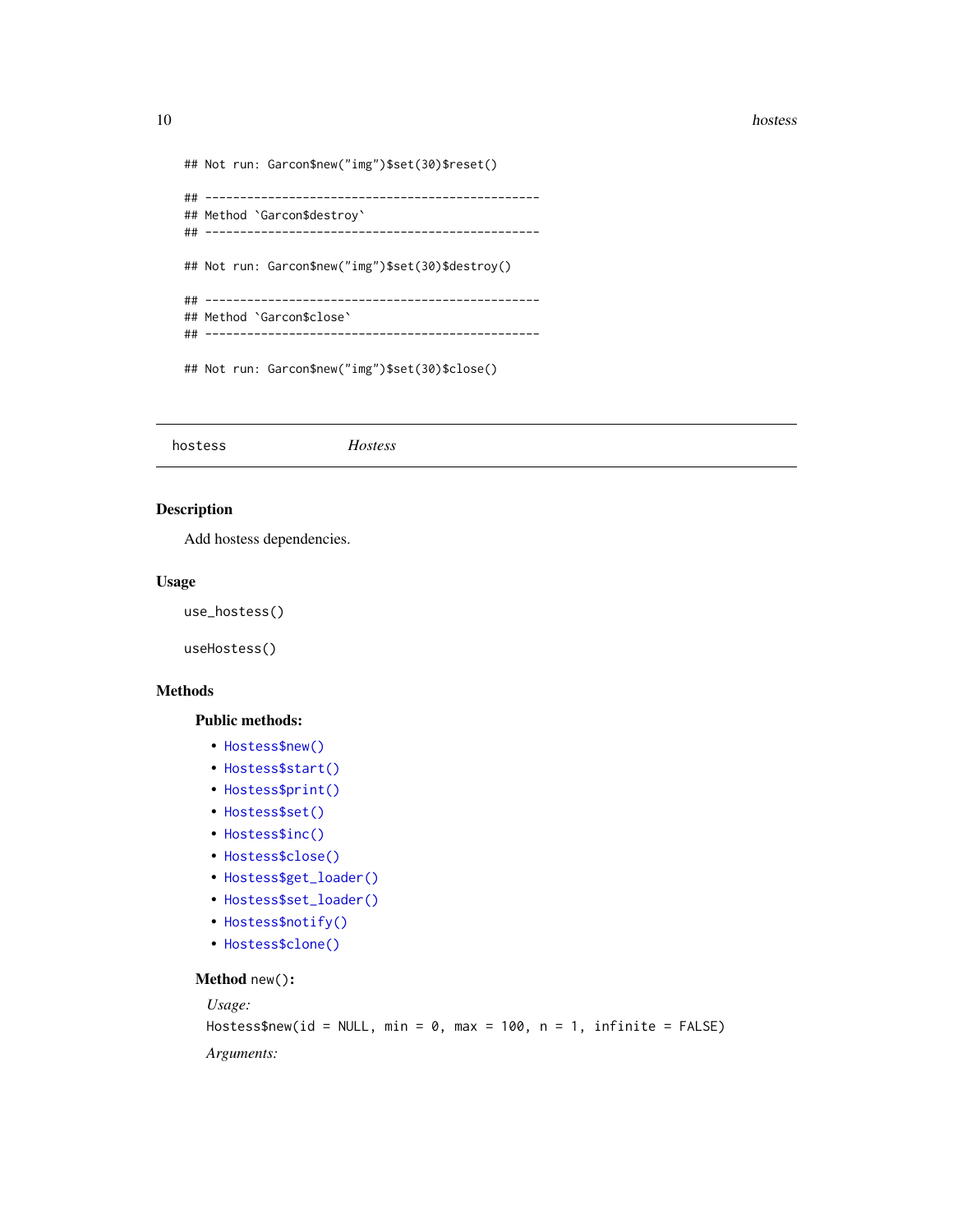#### hostess and the set of the set of the set of the set of the set of the set of the set of the set of the set of the set of the set of the set of the set of the set of the set of the set of the set of the set of the set of t

- id Id used in hostess\_loader if you generate the loader with the loader method you may leave this NULL.
- min, max Minimum and maximum representing the starting and ending points of the progress bar.

n Number of loaders to generate.

infinite Set to TRUE to create a never ending loading bar, ideal when you cannot compute increments or assess the time it might take before the loading bar should be removed.

*Details:* Create a hostess.

*Examples:* \dontrun{Hostess\$new()}

<span id="page-10-0"></span>Method start():

*Usage:* Hostess\$start()

*Details:* Start the hostess

# Method print():

*Usage:* Hostess\$print() *Details:* Print the hostess

#### Method set():

*Usage:*

Hostess\$set(value)

*Arguments:*

value Value to set, between 0 and 100.

*Details:* Set the hostess loading bar.

*Examples:*

\dontrun{Hostess\$new()\$set(20)}

# Method inc():

*Usage:*

Hostess\$inc(value)

*Arguments:*

value Value to set, between 0 and 100.

*Details:* Increase the hostess loading bar.

*Examples:*

\dontrun{Hostess\$new()\$inc(10)}

#### Method close():

*Usage:* Hostess\$close()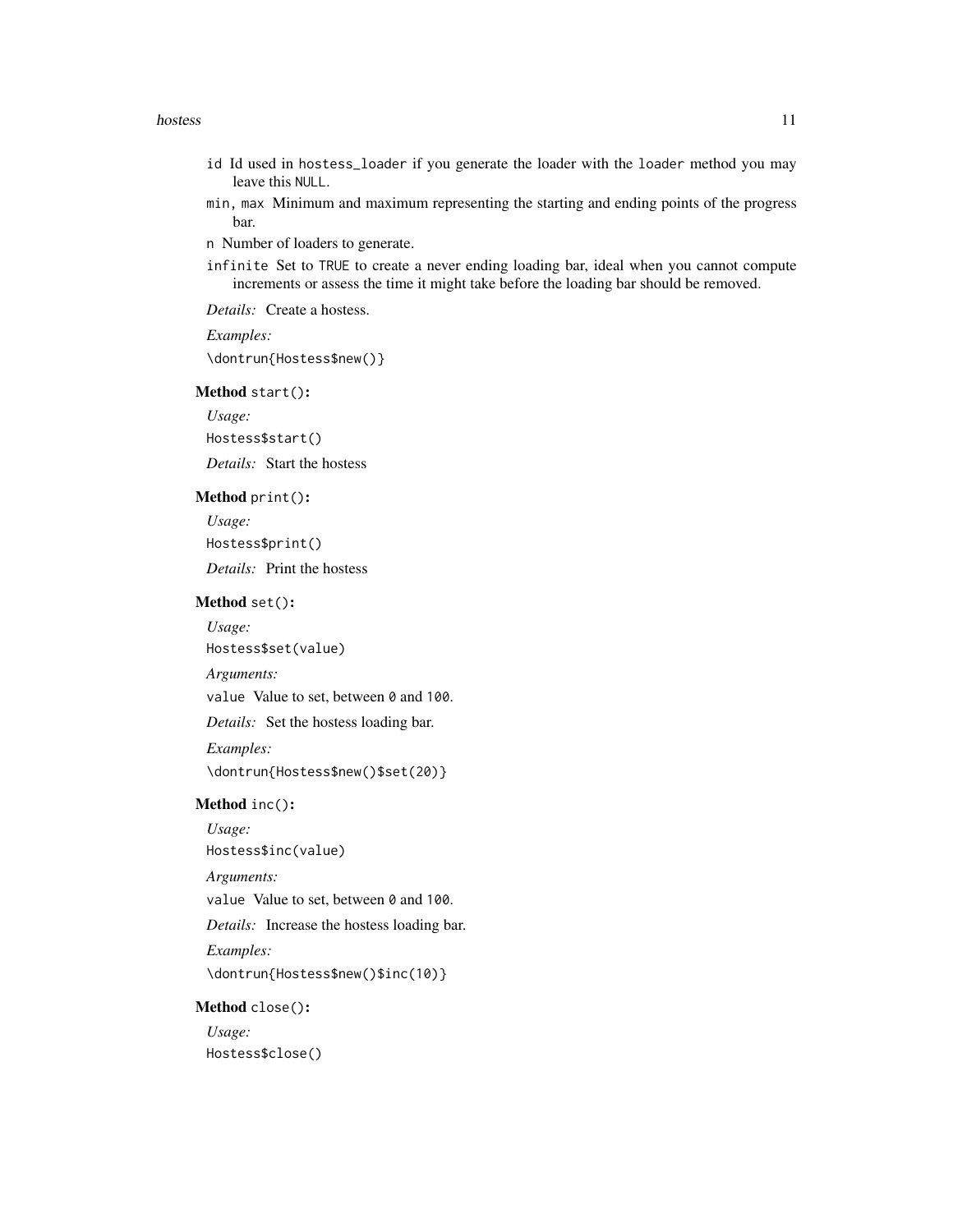<span id="page-11-2"></span>12 hostess and the set of the set of the set of the set of the set of the set of the set of the set of the set of the set of the set of the set of the set of the set of the set of the set of the set of the set of the set o

```
Details: Close the hostess
Examples:
\dontrun{Waitress$new("#plot")$close()}
```
#### <span id="page-11-0"></span>Method get\_loader():

```
Usage:
Hostess$get_loader(
 preset = NULL,
  text_color = "#FFFFFF",
  center_page = FALSE,
  class = ",
 min = NULL,max = NULL,svg = NULL,progress_type = c("stroke", "fill"),
  fill_direction = c("btt", "ttb", "ltr", "rtl"),
  stroke_direction = c("normal", "reverse"),
  fill_color = NULL,
  stroke_color = NULL,
  ...
```

```
)
```
*Arguments:*

preset A loading bar preset, see section below.

text\_color The color of the loading text.

center\_page By default the hostess is centered in the middle of the screen, ideal when using it with waiter full screen, set to FALSE to prevent that.

```
class CSS class.
```
- min, max Minimum and maximum representing the starting and ending points of the progress bar.
- svg Either an svg path e.g.: M10 10L90 10 or the path to a .svg file. Note that if passing the latter it must be made available to Shiny by placing it either in the www folder or using [shiny::addResourcePath\(\)](#page-0-0).
- progress\_type The progress type, either stroke or fill. Ther former traces the path of the svg while the latter fills it progressively.
- fill\_direction, stroke\_direction The direction which the progress bar should take. Wether fill\_direction or stroke\_direction is used depends on progress\_type.
- fill\_color, stroke\_color The color to use for the progress bar. Wether fill\_color or stroke\_color is used depends on progress\_type.
- ... Any other other advanced options to pass to the loaded see the [official documentation.](https://loading.io/progress/)

*Details:* Create a hostess loading bar.

*Examples:*

\dontrun{Hostess\$new()\$get\_loader()}

#### <span id="page-11-1"></span>Method set\_loader():

*Usage:*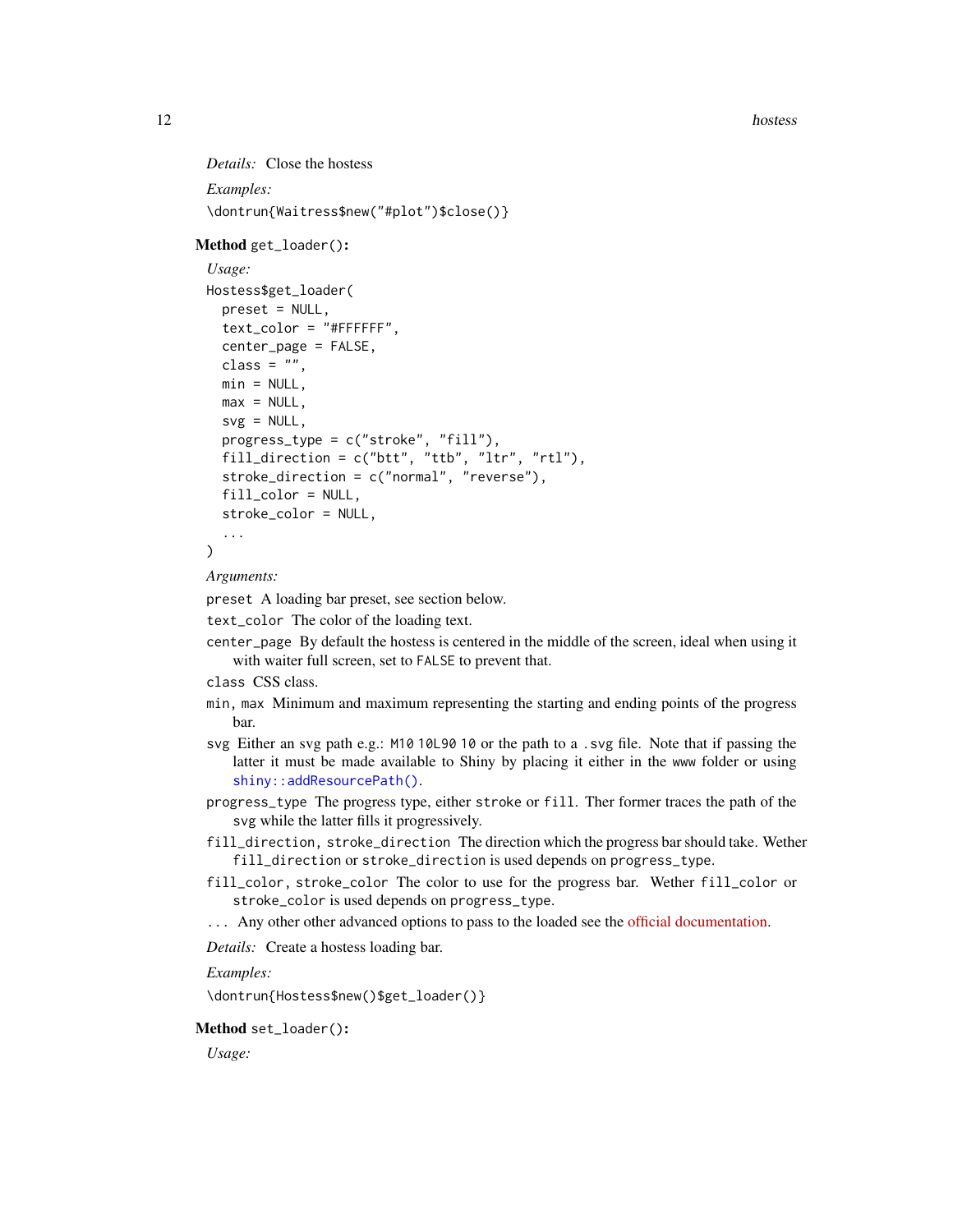#### <span id="page-12-1"></span>hostess and the set of the set of the set of the set of the set of the set of the set of the set of the set of the set of the set of the set of the set of the set of the set of the set of the set of the set of the set of t

```
Hostess$set_loader(loader)
 Arguments:
 loader Loader as defined by hostess_loader().
 Details: Set a hostess loader as defined by hostess_loader().
 Examples:
 \dontrun{
 loader <- hostess_loader()
 Hostess$new()$set_loader(loader)
 }
Method notify():
 Usage:
 Hostess$notify(
   html = NULL,background_color = "transparent",
```

```
text_color = "black",
 position = c("br", "tr", "bl", "tl")\lambda
```

```
Arguments:
```
html Additional HTML content of the tag or a character string.

```
background_color Background color of the notification.
```
text\_color Color of text of html.

position Position of the notification on the screen. Where br is the bottom-right, tr is the top-right, bl is bottom-left, and tl is the top-left.

*Details:* Use the hostess as a notification. It is hidden when set tpo 100.

*Examples:*

```
\dontrun{Hostess$new()$notify()}
```
Method clone(): The objects of this class are cloneable with this method.

*Usage:* Hostess\$clone(deep = FALSE) *Arguments:*

deep Whether to make a deep clone.

#### Examples

```
## ------------------------------------------------
## Method `Hostess$new`
## ------------------------------------------------
## Not run: Hostess$new()
## ------------------------------------------------
## Method `Hostess$set`
```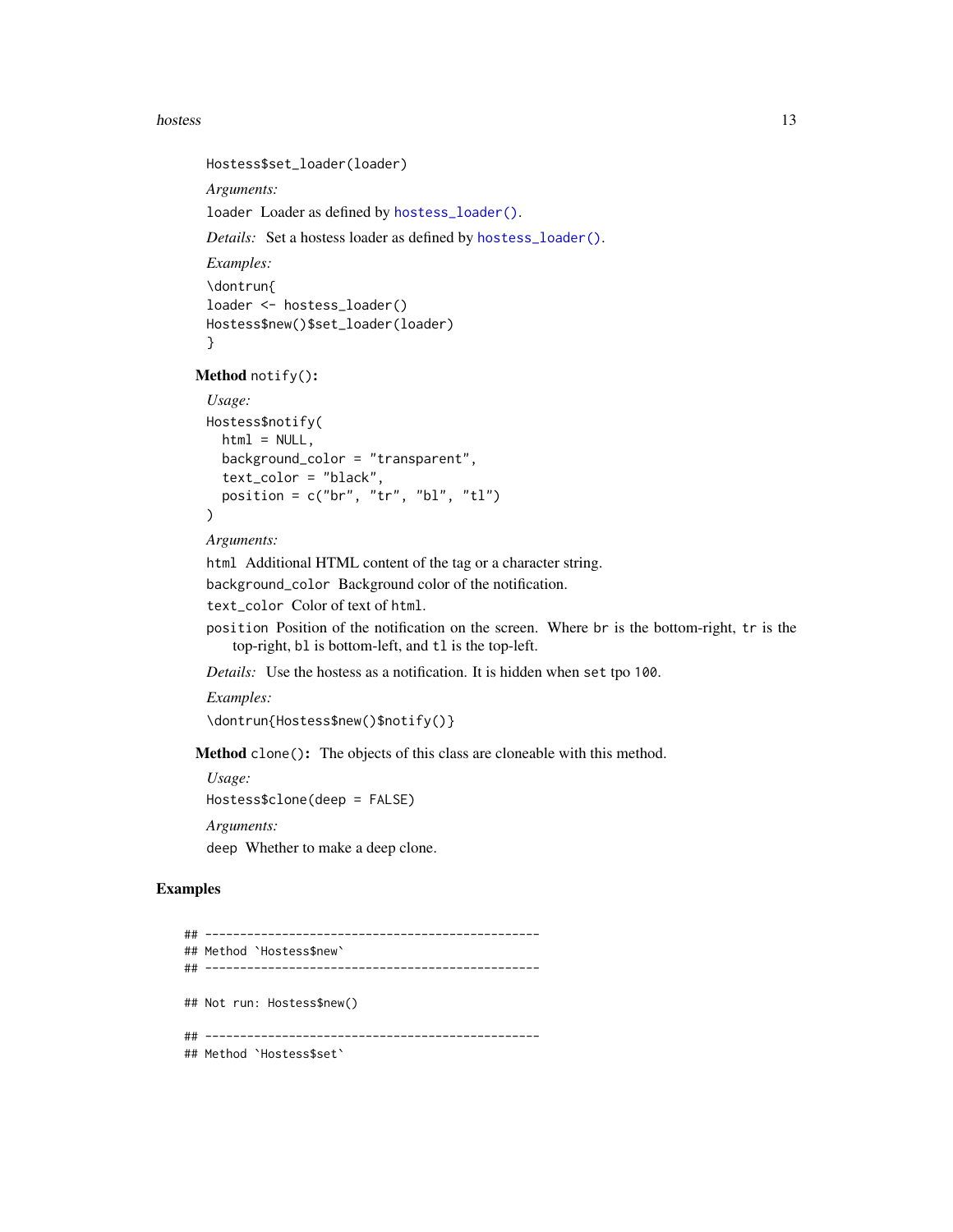<span id="page-13-0"></span>14 hostessLoader

```
## ------------------------------------------------
## Not run: Hostess$new()$set(20)
## ------------------------------------------------
## Method `Hostess$inc`
## ------------------------------------------------
## Not run: Hostess$new()$inc(10)
## ------------------------------------------------
## Method `Hostess$close`
## ------------------------------------------------
## Not run: Waitress$new("#plot")$close()
## ------------------------------------------------
## Method `Hostess$get_loader`
## ------------------------------------------------
## Not run: Hostess$new()$get_loader()
## ------------------------------------------------
## Method `Hostess$set_loader`
## ------------------------------------------------
## Not run:
loader <- hostess_loader()
Hostess$new()$set_loader(loader)
## End(Not run)
## ------------------------------------------------
## Method `Hostess$notify`
## ------------------------------------------------
## Not run: Hostess$new()$notify()
```
hostessLoader *Loader*

#### <span id="page-13-1"></span>Description

Customise the Hostess laoding bar.

#### Usage

```
hostess_loader(
  id = "hostess",
 preset = NULL,
```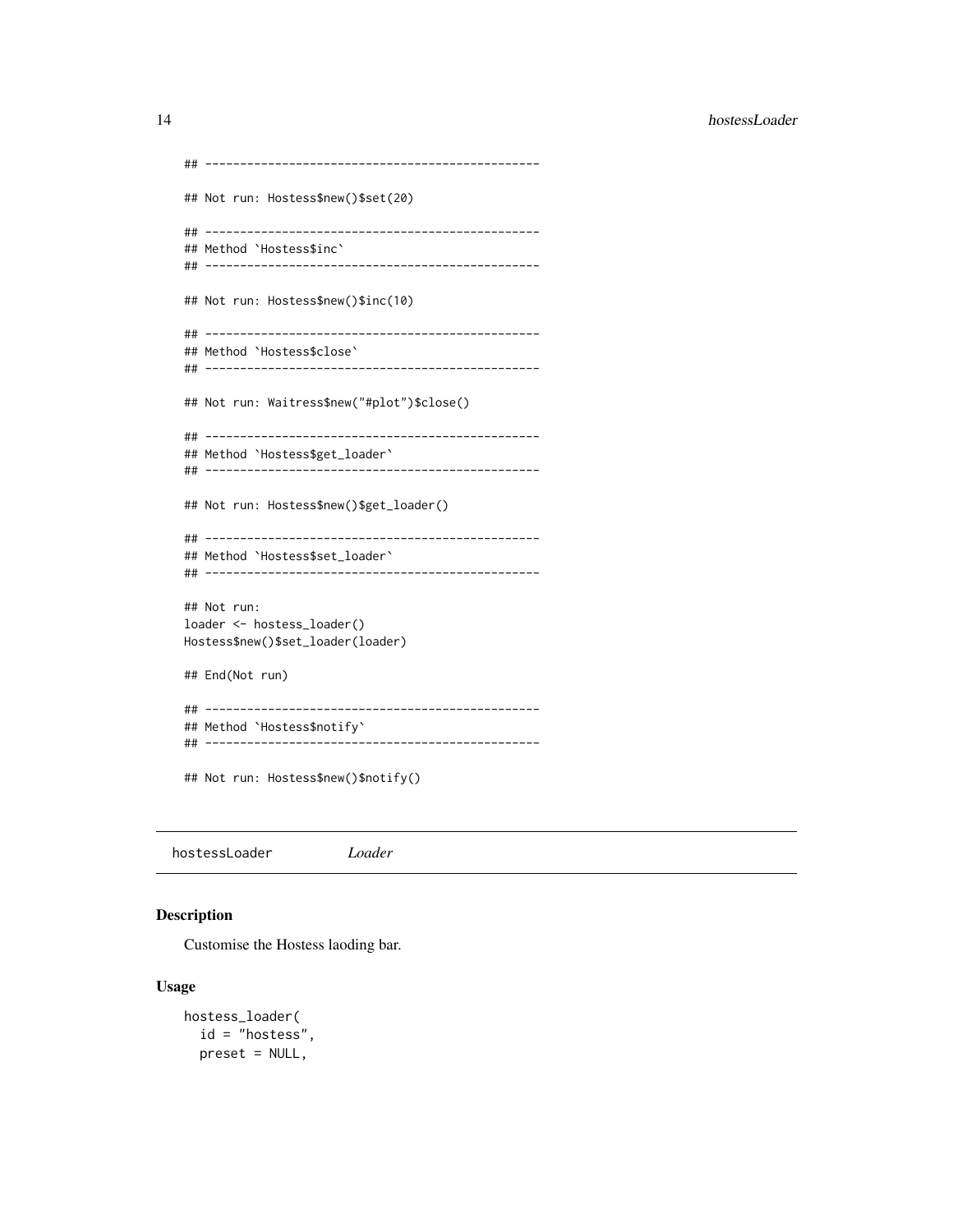# <span id="page-14-0"></span>hostessLoader 15

```
text_color = "#FFFFFF",
 center_page = FALSE,
 class = ",
 min = 0,max = 100,
 svg = NULL,progress_type = c("stroke", "fill"),
 fill_direction = c("btt", "ttb", "ltr", "rtl"),
  stroke_direction = c("normal", "reverse"),
 fill_color = NULL,
 stroke_color = NULL,
  ...
)
hostess_gradient(angle = 0, duration = 1, colors = c("red", "white", "blue"))
hostess_bubble(
 color_background = "#697682",
 color_bubble = "#f7fff7",count = 25,
 duration = 1
\lambda
```
# hostess\_stripe(color1 = "#697682", color2 = "#f7fff7", duration = 1)

# Arguments

| id                       | Id of hostess (valid CSS).                                                                                                                                                                                           |  |  |  |  |  |
|--------------------------|----------------------------------------------------------------------------------------------------------------------------------------------------------------------------------------------------------------------|--|--|--|--|--|
| preset                   | A loading bar preset, see section below.                                                                                                                                                                             |  |  |  |  |  |
| text_color               | The color of the loading text.                                                                                                                                                                                       |  |  |  |  |  |
| center_page              | By default the hostess is <i>not</i> centered in the middle of the screen, centering in<br>the middle of the page is however ideal when using it with waiter full screen, for<br>the latter set to TRUE.             |  |  |  |  |  |
| class                    | CSS class.                                                                                                                                                                                                           |  |  |  |  |  |
| min, max                 | Minimum and maximum representing the starting and ending points of the progress<br>bar.                                                                                                                              |  |  |  |  |  |
| svg                      | Either an svg path e.g.: M10 10L90 10 or the path to a .svg file. Note that if<br>passing the latter it must be made available to Shiny by placing it either in the<br>www folder or using shiny::addResourcePath(). |  |  |  |  |  |
| progress_type            | The progress type, either stroke or fill. Ther former traces the path of the<br>svg while the latter fills it progressively.                                                                                         |  |  |  |  |  |
|                          | fill_direction, stroke_direction                                                                                                                                                                                     |  |  |  |  |  |
|                          | The direction which the progress bar should take. Wether fill_direction or<br>stroke_direction is used depends on progress_type.                                                                                     |  |  |  |  |  |
| fill_color, stroke_color |                                                                                                                                                                                                                      |  |  |  |  |  |
|                          | The color to use for the progress bar. Wether fill_color or stroke_color is<br>used depends on progress_type.                                                                                                        |  |  |  |  |  |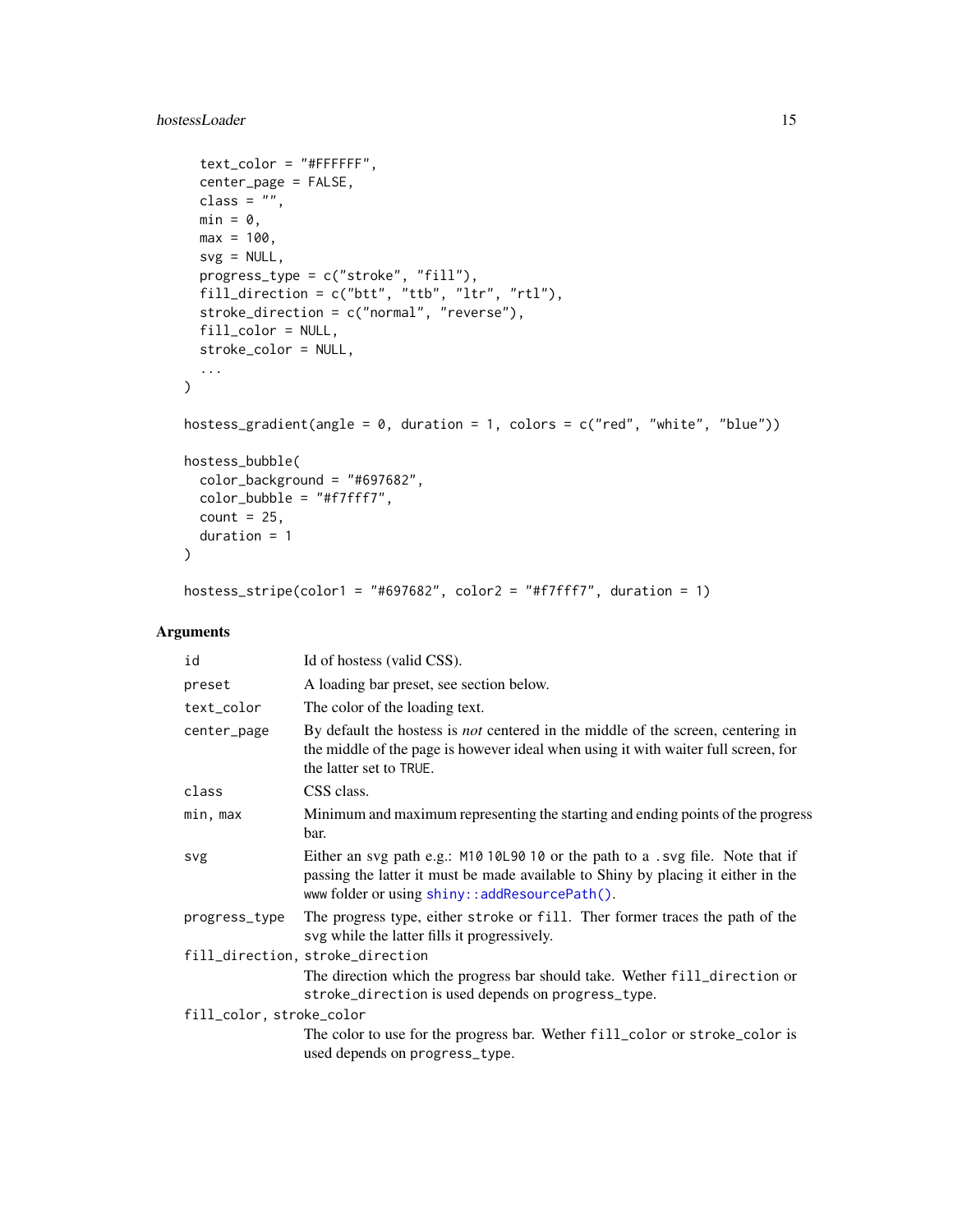| $\ddots$ .                        | Any other other advanced options to pass to the loaded see the official documen-<br>tation. |
|-----------------------------------|---------------------------------------------------------------------------------------------|
| angle                             | Angle of gradient.                                                                          |
| duration                          | Duration of the loop.                                                                       |
| colors                            | Color vectors composing the gradient.                                                       |
| color_background                  |                                                                                             |
|                                   | The background of the color.                                                                |
| color_bubble                      | The color of the bubbles contour.                                                           |
| count                             | The number of bubbles.                                                                      |
| color1, color2 Colors of stripes. |                                                                                             |

# Presets

- line
- fan
- circle
- bubble
- rainbow
- energy
- stripe
- text

# Examples

```
library(shiny)
library(waiter)
# diagonal line
path <- "M10 10L90 30"
ui <- fluidPage(
useWaiter(),
useHostess(),
 actionButton("draw", "redraw"),
plotOutput("plot")
)
server <- function(input, output) {
 dataset <- reactive({
  input$draw
  hostess <- Hostess$new(min = 0, max = 10)
  hostess$set_loader <- hostess_loader(
    progress_type = "stroke",
    stroke_color = hostess_stripe()
  \lambda
```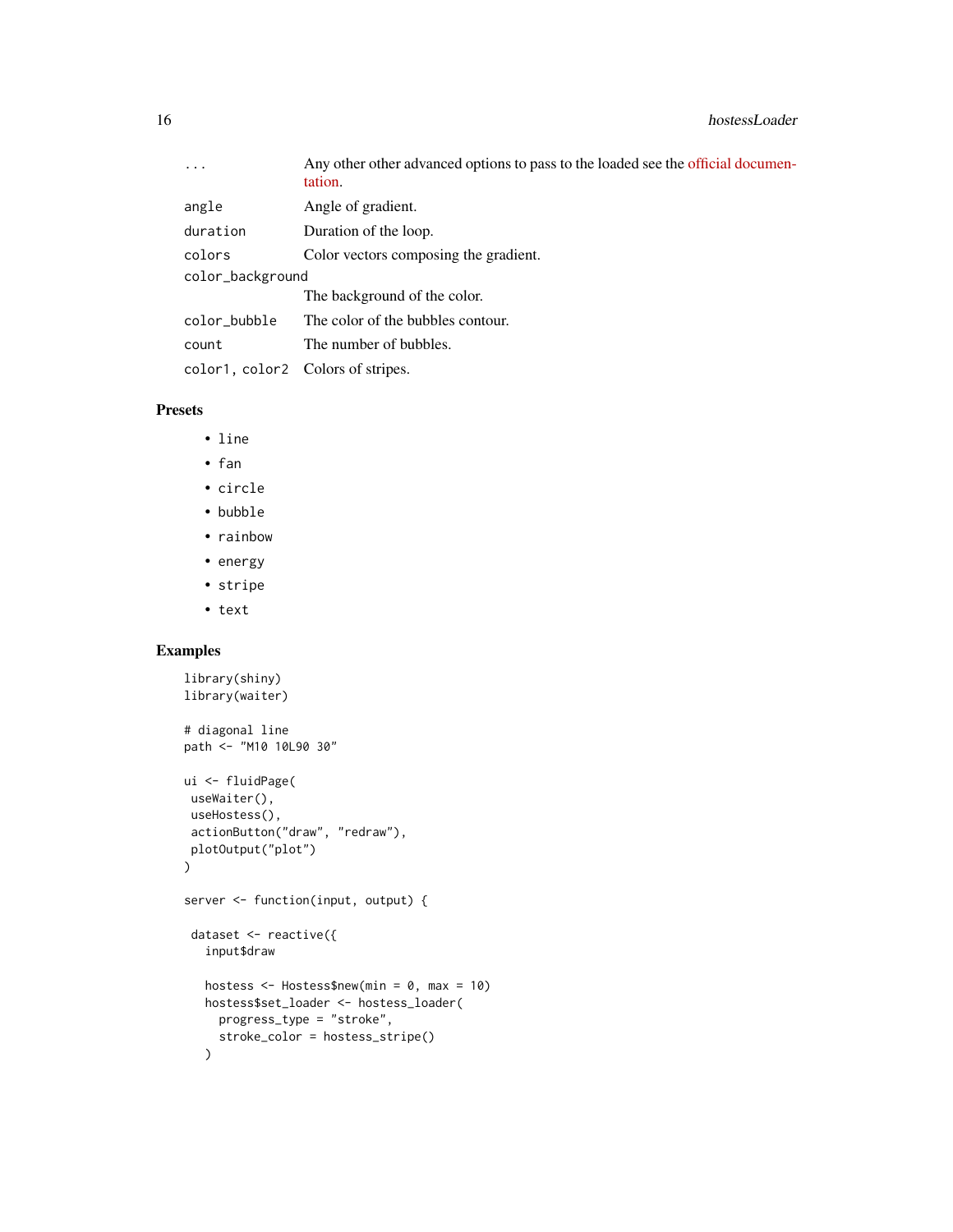# <span id="page-16-0"></span>httr\_progress 17

```
waiter <- Waiter$new(
     "plot",
     hostess$loader()
   \lambdawaiter$show()
   for(i in 1:10){
     Sys.sleep(.2)
     hostess$inc(1)
   }
  runif(100)
 })
output$plot <- renderPlot(plot(dataset()))
}
if(interactive()) shinyApp(ui, server)
```
httr\_progress *Waitress with httr*

# Description

Use a waitress progress bar with httr requests. Simply use httr\_progress where you would use [httr::progress.](#page-0-0)

# Usage

```
httr_progress(object, type = c("down", "up"), pre = NULL, post = NULL)
```
# Arguments

| object    | The waitress or attendant object.                                                                        |
|-----------|----------------------------------------------------------------------------------------------------------|
| type      | Type of progress to display: either number of bytes uploaded or downloaded.<br>Passed to httr::progress. |
| pre, post | Pre and callback functions to run before the progress starts or once it is done.                         |

# Examples

```
## Not run:
cap_speed <- httr::config(max_recv_speed_large = 10000)
```
# httr::GET(

"http://httpbin.org/bytes/102400",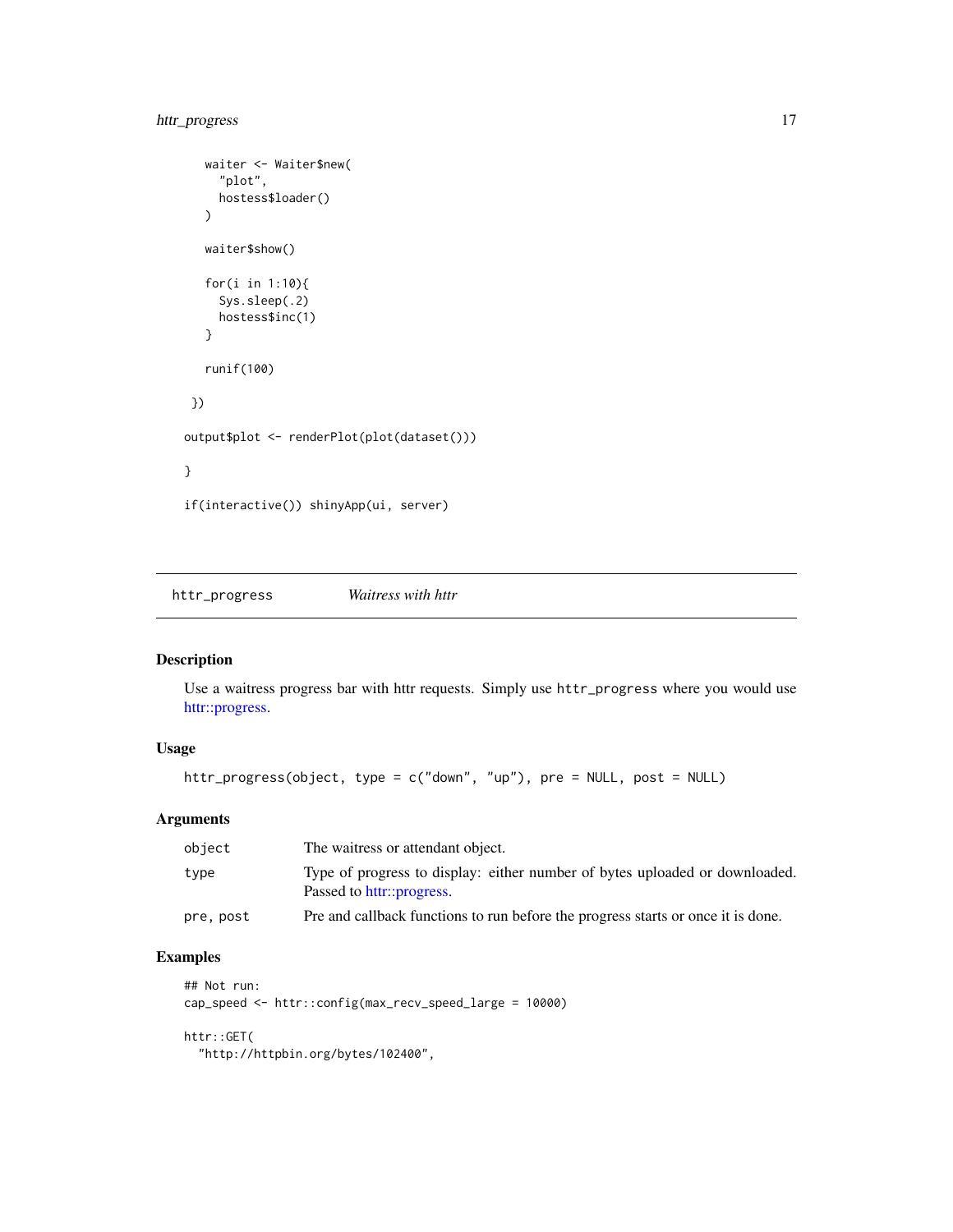```
httr_progress(w),
  cap_speed
\mathcal{L}## End(Not run)
```
preview\_spinner *Preview spinner*

#### Description

Allows previewing spinners in web browser or RStudio Viewer.

### Usage

```
preview_spinner(spinner, bg_color = "black")
```
# Arguments

| spinner  | A waiter link{spinner}. |
|----------|-------------------------|
| bg_color | Background color.       |

# Examples

if(interactive()) preview\_spinner(spin\_1())

<span id="page-17-1"></span>spinners *Spinners*

Description

Spinkit spinners to use with [waiter\\_show](#page-23-1).

#### Usage

spin\_rotating\_plane()

spin\_fading\_circles()

spin\_folding\_cube()

spin\_double\_bounce()

spin\_wave()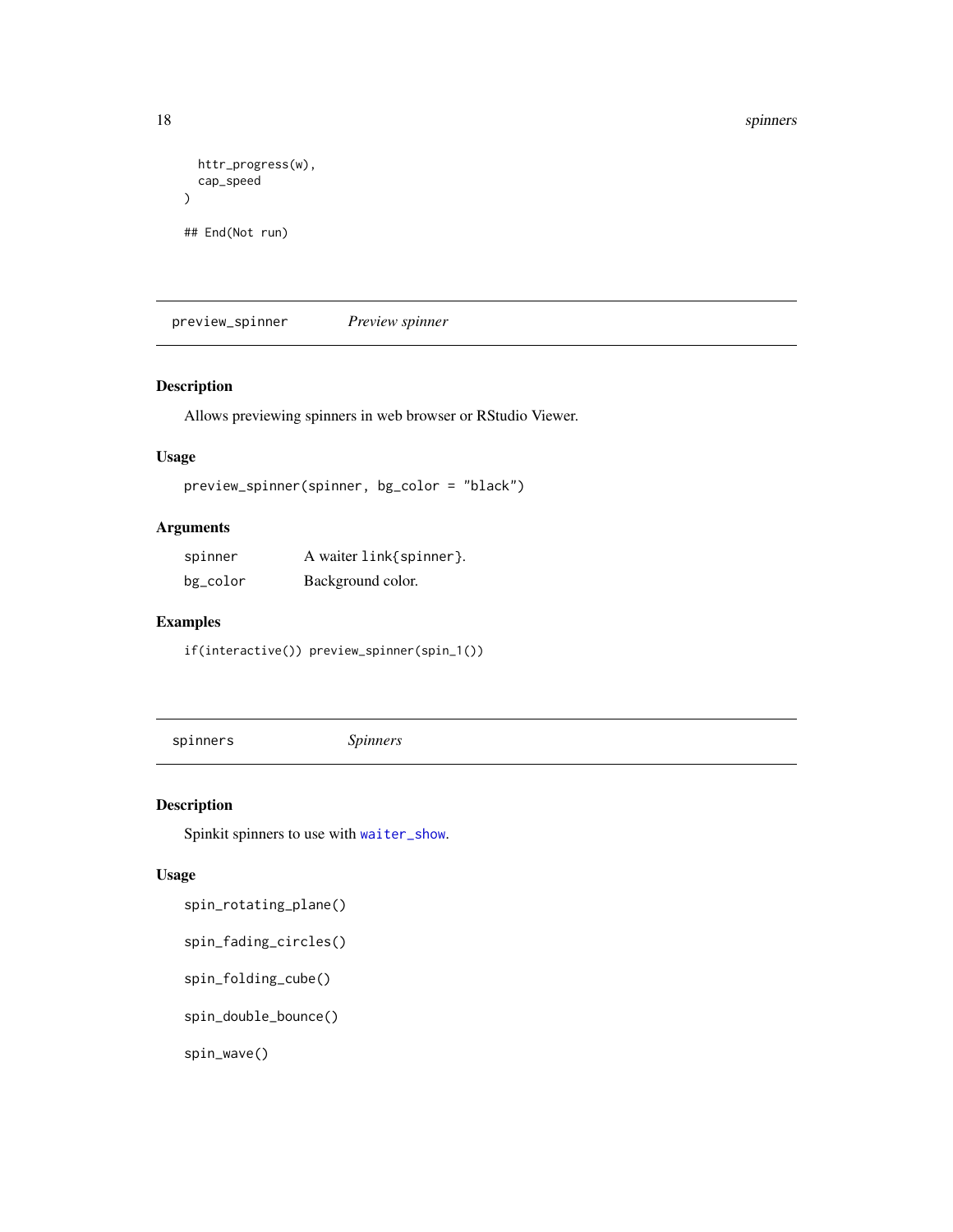#### spinners and the spinners of the spinners of the spinners of the spinners of the spinners of the spinners of the spinners of the spinners of the spinners of the spinners of the spinners of the spinners of the spinners of t

spin\_wandering\_cubes()

spin\_pulse()

spin\_chasing\_dots()

spin\_three\_bounce()

spin\_circle()

spin\_rotate()

spin\_solar()

spin\_orbit()

spin\_squares()

spin\_cube\_grid()

spin\_circles()

spin\_orbiter()

spin\_pixel()

spin\_flower()

spin\_dual\_ring()

spin\_heart()

spin\_ellipsis()

spin\_facebook()

spin\_hourglass()

spin\_ring()

spin\_ripple()

spin\_terminal()

spin\_loader()

spin\_throbber()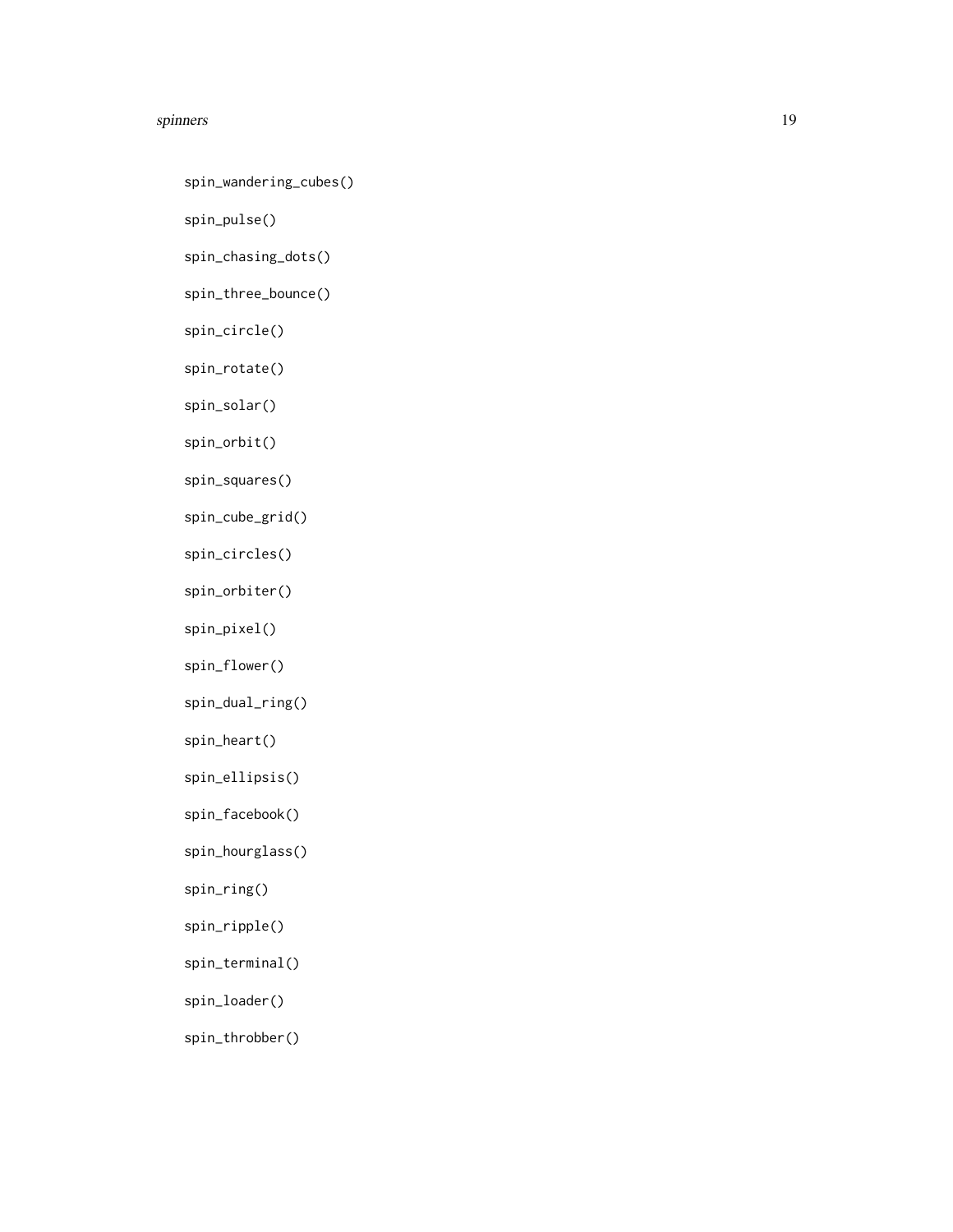20 spinners and the set of the set of the set of the set of the set of the set of the set of the set of the set of the set of the set of the set of the set of the set of the set of the set of the set of the set of the set

spin\_refresh()

spin\_heartbeat()

spin\_gauge()

spin\_3k()

spin\_wobblebar()

spin\_atebits()

spin\_whirly()

spin\_flowers()

spin\_dots()

spin\_3circles()

spin\_plus()

spin\_pulsar()

spin\_hexdots()

spin\_inner\_circles()

spin\_pong()

spin\_timer()

spin\_ball()

spin\_dual\_circle()

spin\_seven\_circle()

spin\_clock()

spin\_pushing\_shapes()

spin\_fill()

spin\_rhombus()

spin\_balance()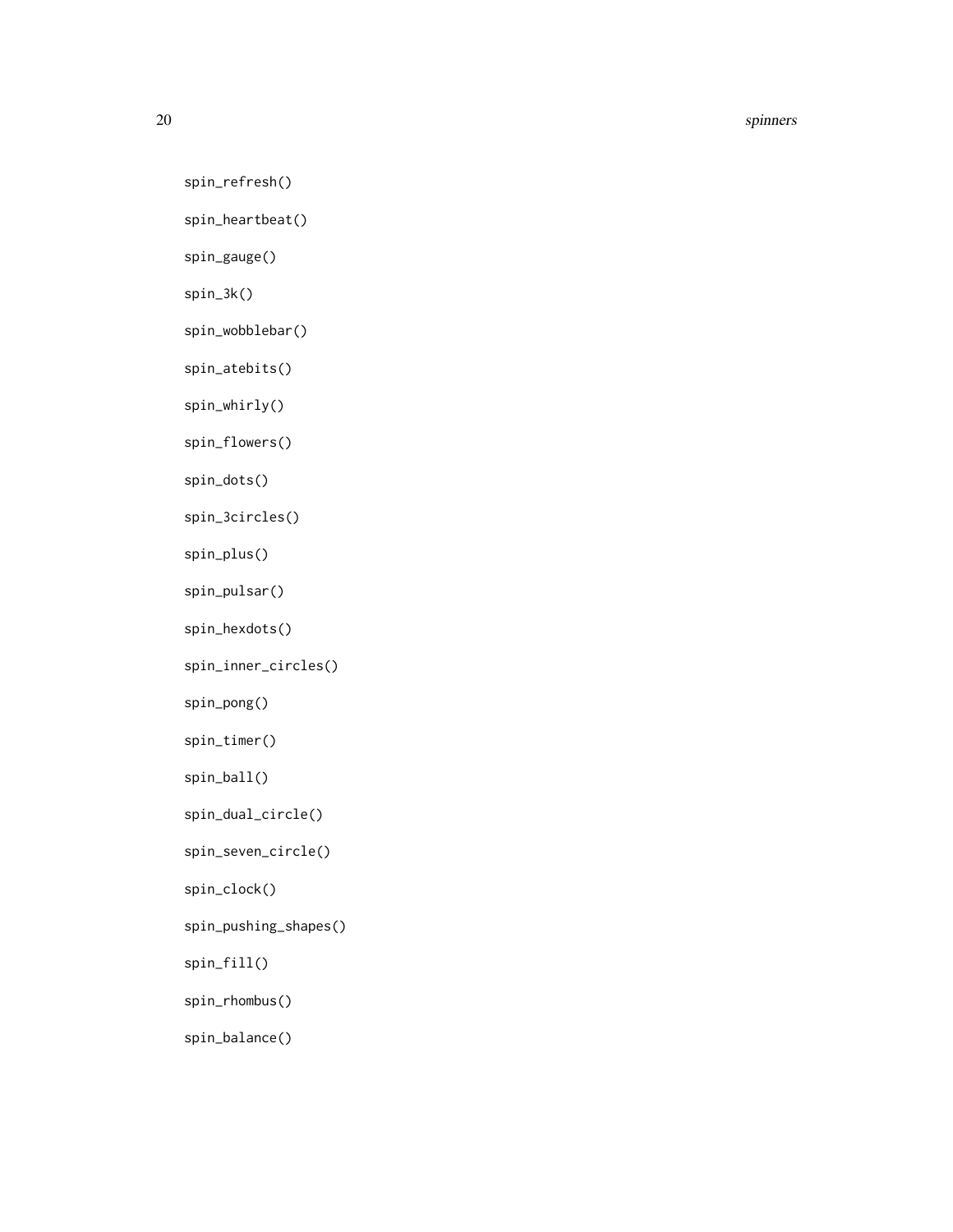#### spinners 21

```
spin_square_circle()
spin_circle_square()
spin_puzzle()
spin_half()
spin\_loads (id = 1, color = "white", style = NULL)
spin_1()
spin_2()
spin_3()
spin_4()
spin_5()
spin_6()
bs4_spinner(
  style = c("spin", "grow"),color = c("primary", "secondary", "success", "danger", "warning", "info", "light",
    "dark")
\mathcal{L}bs5_spinner(
  style = c("spin", "grow"),
 color = c("primary", "secondary", "success", "danger", "warning", "info", "light",
    "dark")
\lambda
```

```
spin_google()
```
# Arguments

| id    | The spinner identifier, an integer between 1, and 42. |
|-------|-------------------------------------------------------|
| color | Desired color of spinner.                             |
| stvle | CSS style to apply to spinner.                        |

#### Details

Much of the CSS used is to provide those spinners. One can greatly reduce the load on the browser by only sourcing the CSS for the spinners required. You can find out which CSS kits are required to load by using the spinner in the R console as shown in the example. This prints the kit and instructions to only source the required file.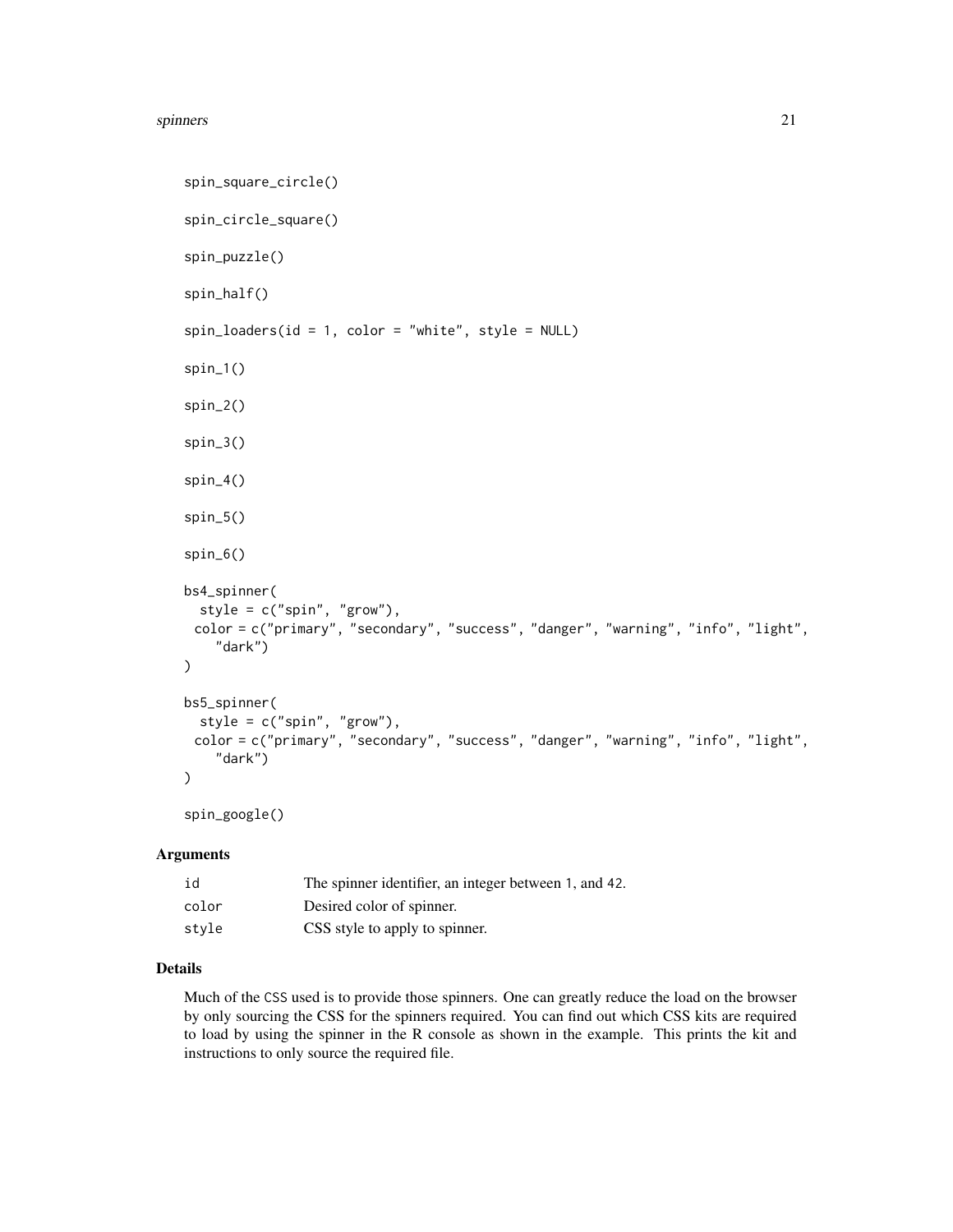# <span id="page-21-0"></span>Value

An object of class spinner.

# Examples

spin\_rotating\_plane()

steward *Steward*

# Description

A colorful steward to work with the [waiter](#page-23-2).

# Usage

```
useSteward(
 colors = c("#ee7752", "#e73c7e", "#23a6d5", "#23d5ab"),
  speed = 30,
 angle = -45\mathcal{L}use_steward(
  colors = c("#ee7752", "#e73c7e", "#23a6d5", "#23d5ab"),
 speed = 30,
 angle = -45\mathcal{L}
```
# Arguments

| colors | Color palette forming gradient.       |
|--------|---------------------------------------|
| speed  | Seconds it takes to loop over colors. |
| angle  | Degrees at which colors slide.        |

transparent *Transparency*

# Description

A convenience function to create a waiter with transparent background.

# Usage

transparent(alpha = 0)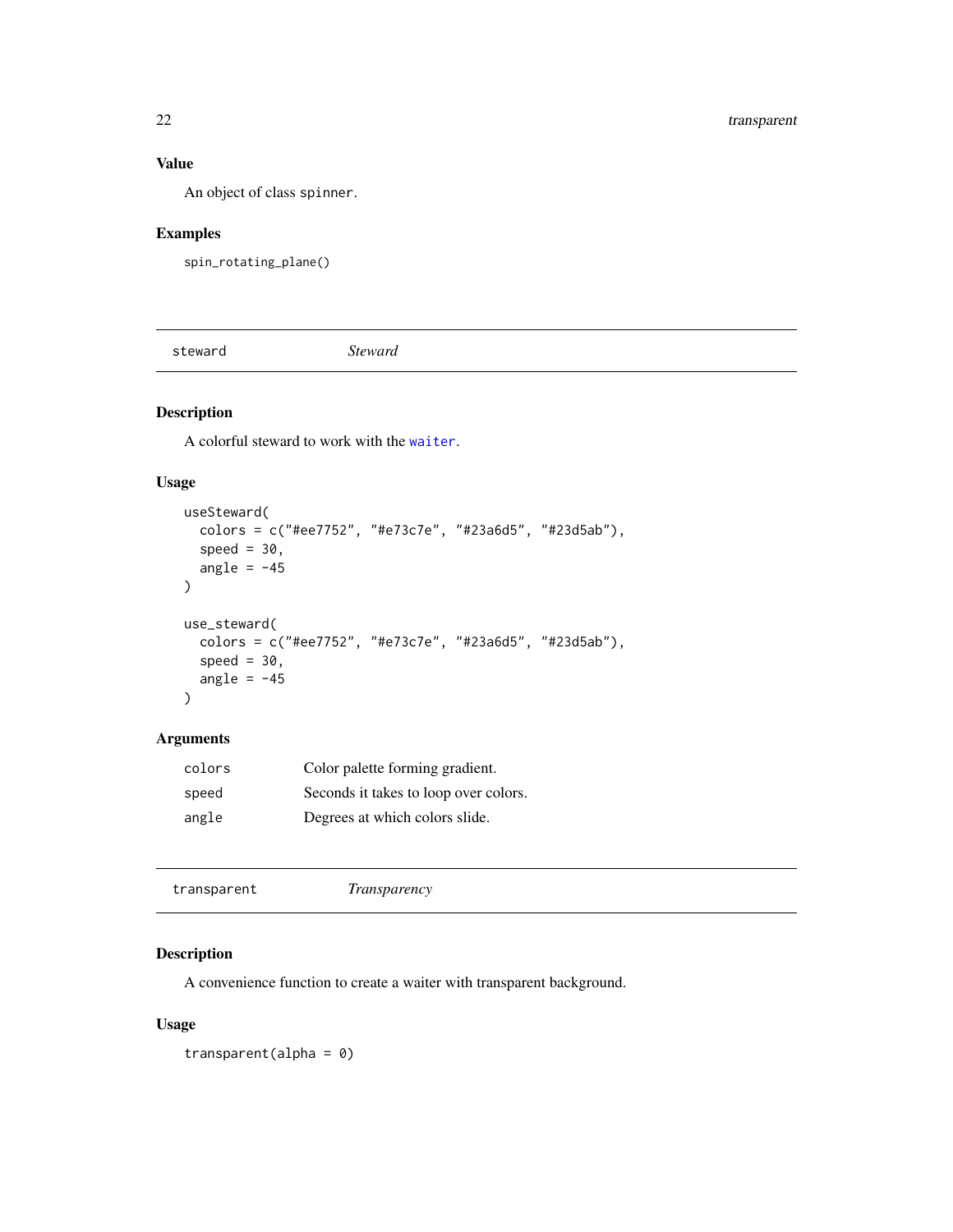# <span id="page-22-0"></span>triggerWaiter 23

# Arguments

alpha Alpha channel where  $\theta$  is completely transparent and 1 is opaque.

# Examples

transparent()

triggerWaiter *Trigger Waiter*

# Description

A a trigger to a waiting screen from the UI.

# Usage

```
triggerWaiter(
 el,
  id = NULL,html = NULL,color = NULL,
  image = ",
  fadeout = FALSE,
 on = "click",
 hide_on_render = !is.null(id),
 hide_on_error = !is.null(id),
 hide_on_silent_error = !is.null(id)
)
```
## Arguments

| el                                  | Element that triggers the waiter.                                                                                                                                                                                     |  |  |  |  |  |
|-------------------------------------|-----------------------------------------------------------------------------------------------------------------------------------------------------------------------------------------------------------------------|--|--|--|--|--|
| id                                  | Id of element to hide or element on which to show waiter over.                                                                                                                                                        |  |  |  |  |  |
| html                                | HTML content of waiter, generally a spinner, see spinners.                                                                                                                                                            |  |  |  |  |  |
| color                               | Background color of loading screen.                                                                                                                                                                                   |  |  |  |  |  |
| image                               | Path to background image.                                                                                                                                                                                             |  |  |  |  |  |
| fadeout                             | Use a fade out effect when the screen is removed. Can be a boolean, or a numeric<br>indicating the number of milliseconds the effect should take.                                                                     |  |  |  |  |  |
| on                                  | The event that triggers the waiter.                                                                                                                                                                                   |  |  |  |  |  |
|                                     | hide_on_render Set to TRUE to automatically hide the waiter when the plot in id is drawn. Note<br>the latter will only work with shiny plots, tables, htmlwidgets, etc. but will not<br>work with arbitrary elements. |  |  |  |  |  |
| hide_on_error, hide_on_silent_error |                                                                                                                                                                                                                       |  |  |  |  |  |
|                                     | Whether to hide the waiter when the underlying element throws an error. Silent<br>error are thrown by req and validate.                                                                                               |  |  |  |  |  |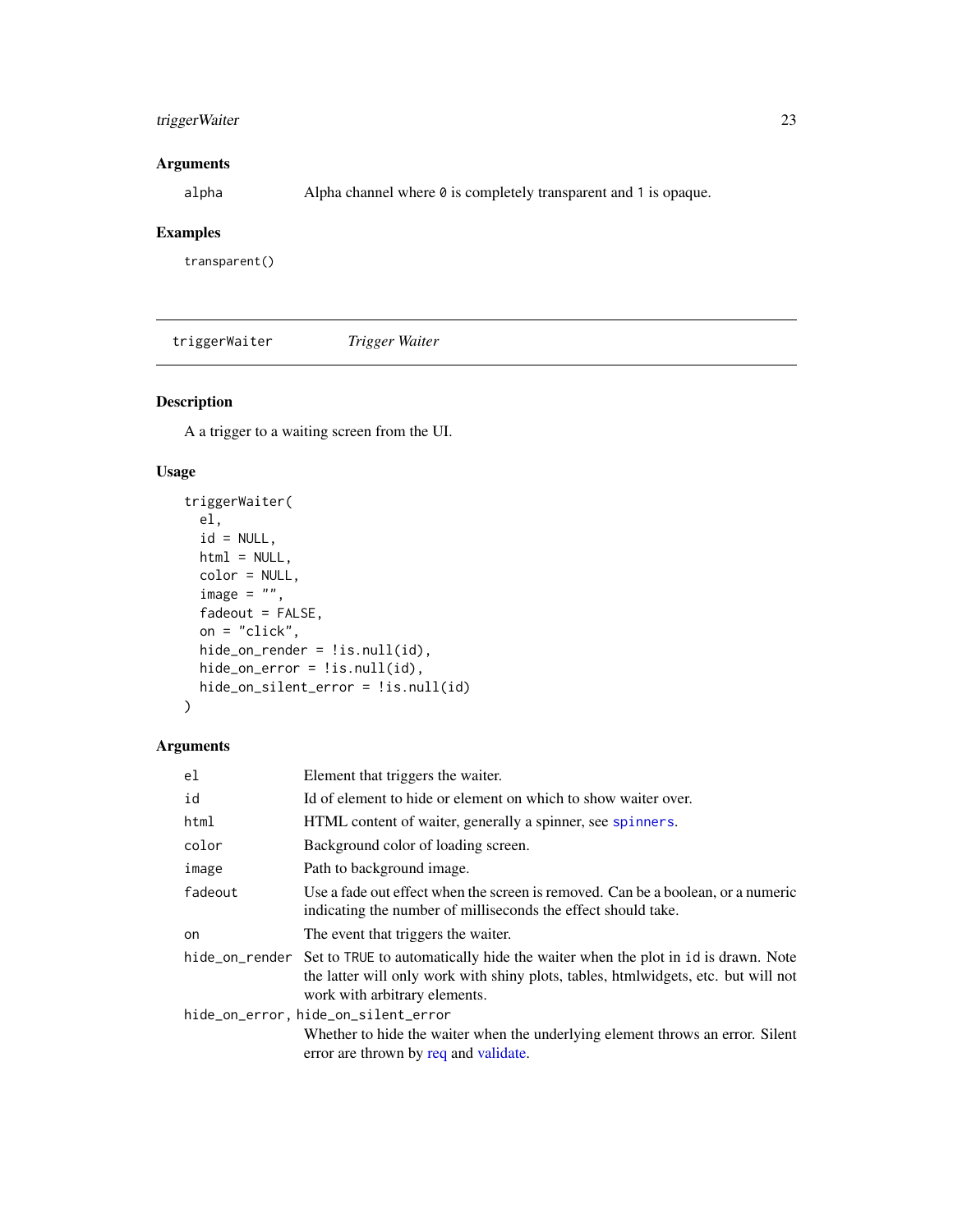24 waiter

# Examples

```
library(shiny)
library(waiter)
ui <- fluidPage(
 useWaiter(),
 triggerWaiter(
   actionButton(
     "generate",
     "Generate Plot"
  )
 ),
plotOutput("plot")
)
server <- function(input, output){
 output$plot <- renderPlot({
  input$generate
  Sys.sleep(3)
  plot(runif(50))
 })
}
if(interactive())
 shinyApp(ui, server)
```
useAttendant *Attendant Progress Dependencies*

# Description

Include in anywhere your shiny UI to import the dependencies required to run attendant progress.

# Usage

useAttendant()

<span id="page-23-2"></span>waiter *Waiter*

# <span id="page-23-1"></span>Description

Programatically show and hide loading screens.

<span id="page-23-0"></span>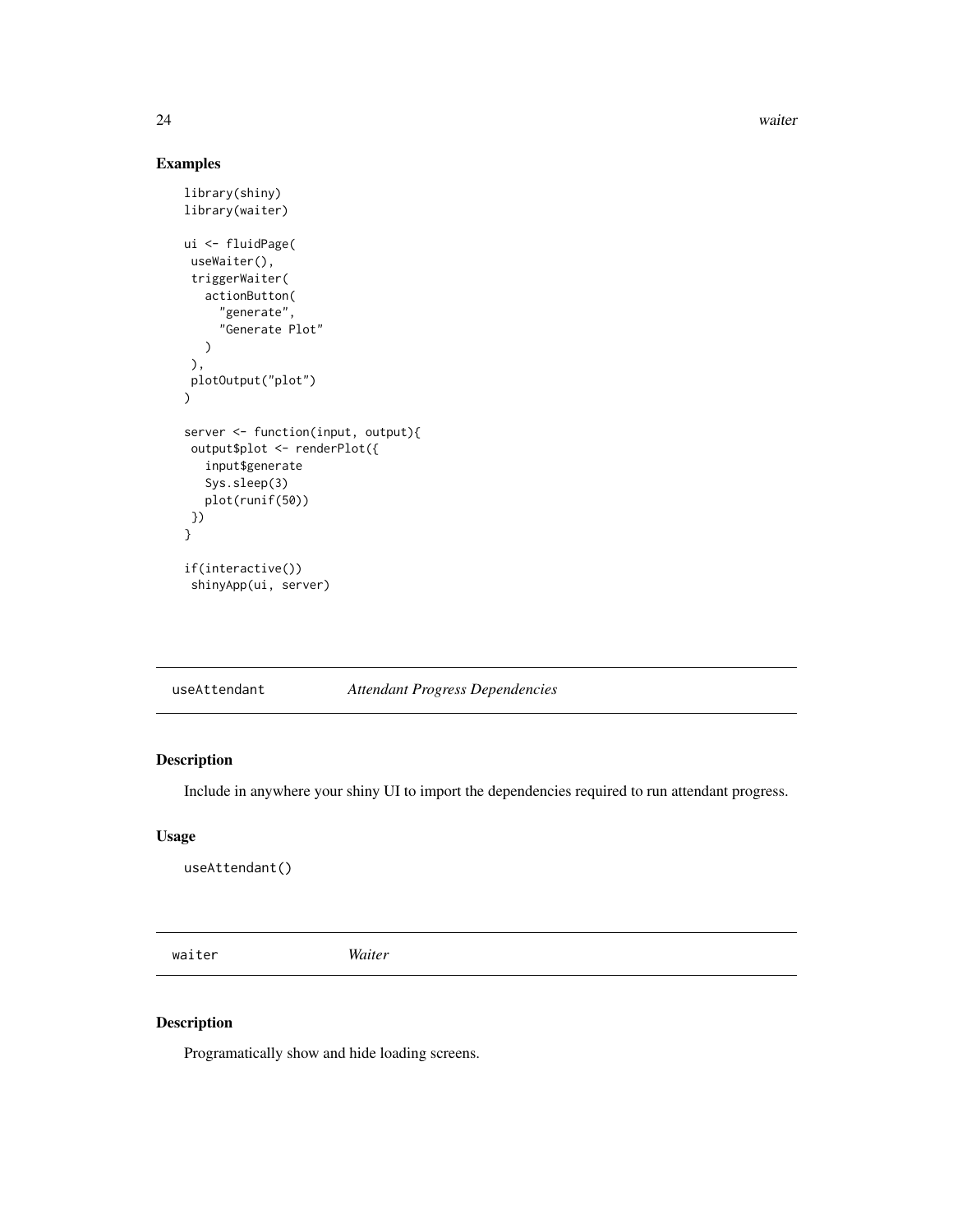waiter 25

#### Usage

```
use_waiter(spinners = NULL, include_js = TRUE)
useWaiter(spinners = NULL, include_js = TRUE)
waiter_use(spinners = 1:7, include_js = TRUE)
waiter_show(
  id = NULL,html = spin_1(),
  color = "#333e48",
  \log o = "".image = "",hide_on_render = !is.null(id)
\mathcal{L}waiter_show_on_load(html = spin_1(), color = "#333e48", image = "", logo = "")waiterShowOnLoad(html = spin_1(), color = "#333e48", image = "", logo = "")
waiter_preloader(
 html = spin_1(),color = "#333e48",
  image = "",fadeout = FALSE,
  \log o = ""\lambdawaiterPreloader(
  html = spin_1(),color = "#333e48",
  image = "",fadeout = FALSE,\log o = "\lambdawaiter_hide_on_render(id)
waiterHideOnRender(id)
waiter_on_busy(
  html = spin_1(),color = "#333e48",
 \log o = "".image = ",
  fadeout = FALSE
\mathcal{L}
```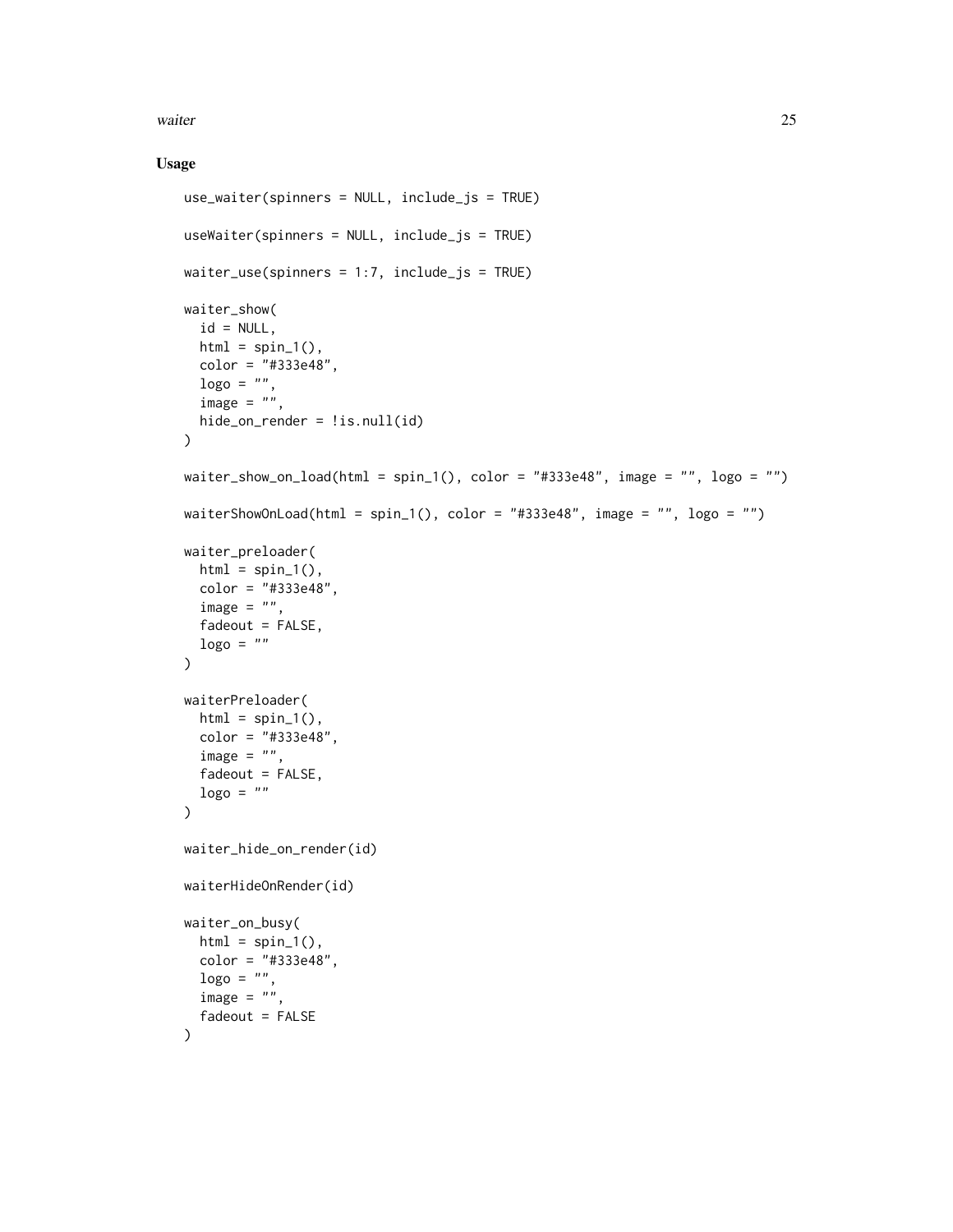```
waiterOnBusy(
 html = spin_1(),
  color = "#333e48",
  \log o = "".image = "",fadeout = FALSE
\lambdawaiter_hide(id = NULL)
waiter_update(id = NULL, html = NULL)
```
# Arguments

| spinners   | Deprecated argument. Spinners to include. By default all the CSS files for all<br>spinners are included you can customise this only that which you need in order<br>to reduce the amount of CSS that needs to be loaded and improve page loading<br>speed. There are 7 spinner kits. The spinner kit required for the spinner you<br>use is printed in the R console when using the spinner. You can specify a single<br>spinner kit e.g.: 1 or multiple spinner kits as a vector e.g.: $c(1,3,6)$ . |
|------------|------------------------------------------------------------------------------------------------------------------------------------------------------------------------------------------------------------------------------------------------------------------------------------------------------------------------------------------------------------------------------------------------------------------------------------------------------------------------------------------------------|
| include_js | Deprecated argument, no longer needed.                                                                                                                                                                                                                                                                                                                                                                                                                                                               |
| id         | Id of element to hide or element on which to show waiter over.                                                                                                                                                                                                                                                                                                                                                                                                                                       |
| html       | HTML content of waiter, generally a spinner, see spinners.                                                                                                                                                                                                                                                                                                                                                                                                                                           |
| color      | Background color of loading screen.                                                                                                                                                                                                                                                                                                                                                                                                                                                                  |
| logo       | Path to logo to display. Deprecated.                                                                                                                                                                                                                                                                                                                                                                                                                                                                 |
| image      | Path to background image.                                                                                                                                                                                                                                                                                                                                                                                                                                                                            |
|            | hide_on_render Set to TRUE to automatically hide the waiter when the plot in id is drawn. Note<br>the latter will only work with shiny plots, tables, htmlwidgets, etc. but will not<br>work with arbitrary elements.                                                                                                                                                                                                                                                                                |
| fadeout    | Use a fade out effect when the screen is removed. Can be a boolean, or a numeric<br>indicating the number of milliseconds the effect should take.                                                                                                                                                                                                                                                                                                                                                    |

### Functions

- use\_waiter and waiter\_use: waiter dependencies to include anywhere in your UI but ideally at the top.
- waiter\_show\_on\_load: Show a waiter on page load, before the session is even loaded, include in UI *after* use\_waiter.
- waiter\_show: Show waiting screen.
- waiter\_hide: Hide any waiting screen.
- waiter\_on\_busy: Automatically shows the waiting screen when the server is busy, and hides it when it goes back to idle.
- waiter\_update: Update the content html of the waiting screen.
- waiter\_hide\_on\_render: Hide any waiting screen when the output is drawn, useful for outputs that take a long time to draw, *use in* ui.

<span id="page-25-0"></span>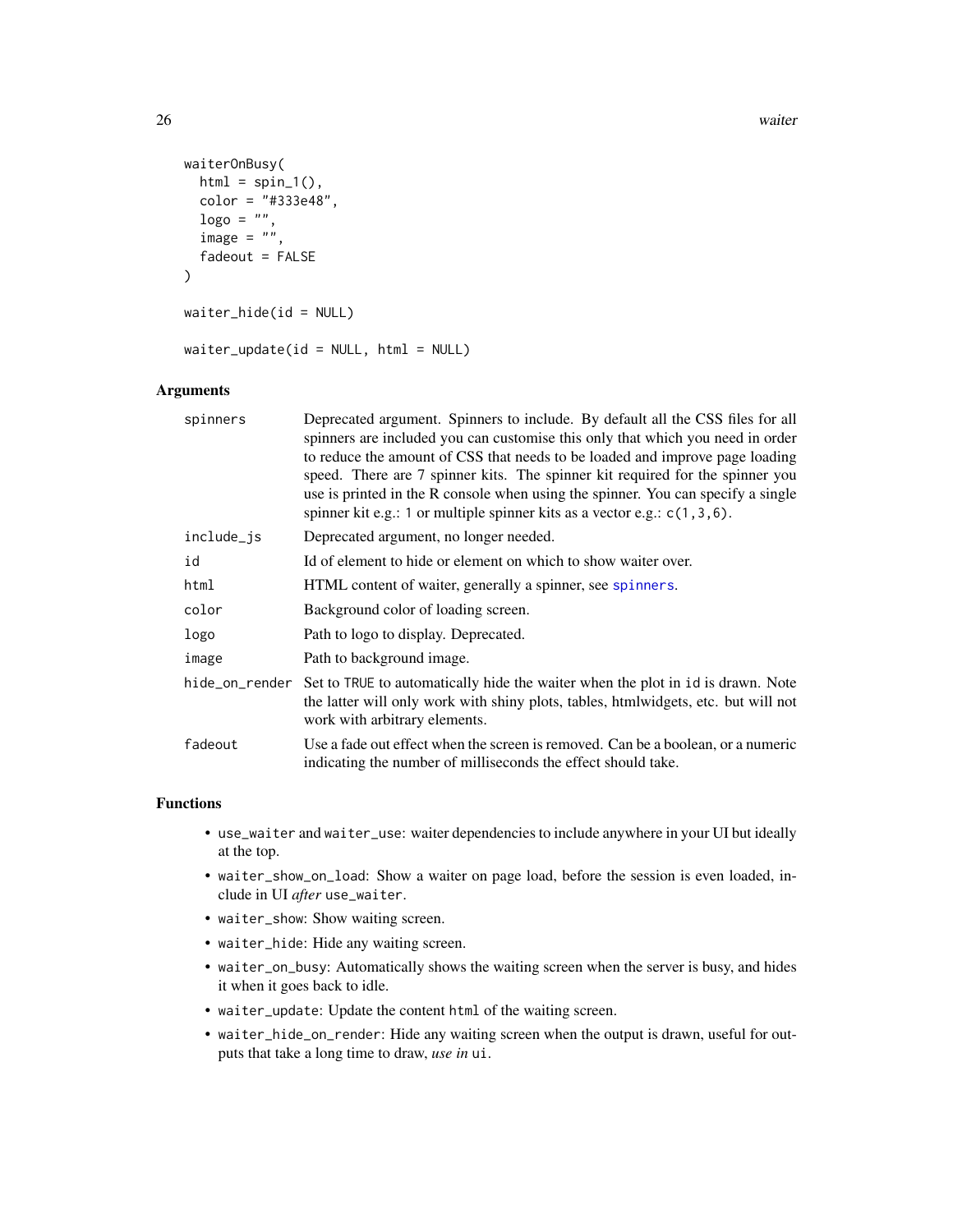#### <span id="page-26-0"></span>waiterClass 27

• waiter\_preloader: Shows the waiter on load and automatically removes it once all the UI is rendered, only runs on the first load of the app.

# Examples

```
library(shiny)
ui <- fluidPage(
  useWaiter(), # dependencies
  waiterShowOnLoad(spin_fading_circles()), # shows before anything else
  actionButton("show", "Show loading for 5 seconds")
\mathcal{L}server <- function(input, output, session){
  waiter_hide() # will hide *on_load waiter
  observeEvent(input$show, {
    waiter_show(
     html = tagList(spin_fading_circles(),
        "Loading ..."
      \lambda)
    Sys.sleep(3)
    waiter_hide()
  })
}
if(interactive()) shinyApp(ui, server)
```
waiterClass *Waiter R6 Class*

#### Description

Create a waiter to then show, hide or update its content.

#### Details

Create an object to show a waiting screen on either the entire application or just a portion of the app by specifying the id. Then show, then hide or meanwhile update the content of the waiter.

# Active bindings

fadeout Set or get the fade out

color Set or get the background color

image Set of get the background image

session Set or get the shiny session

html Set or get the html content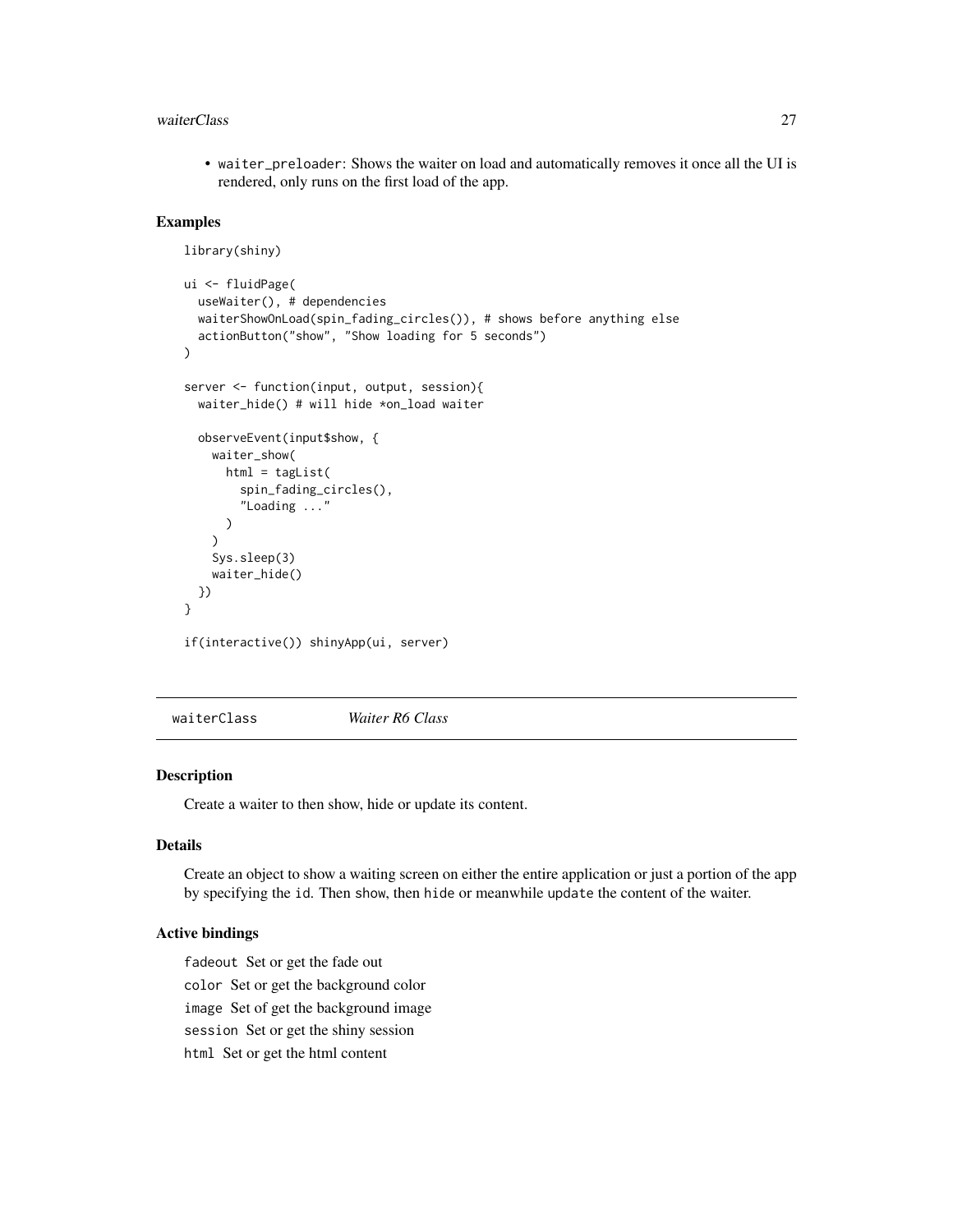# **Methods**

#### Public methods:

- [Waiter\\$new\(\)](#page-1-1)
- [Waiter\\$show\(\)](#page-27-0)
- [Waiter\\$hide\(\)](#page-28-1)
- [Waiter\\$update\(\)](#page-28-2)
- [Waiter\\$print\(\)](#page-8-0)
- [Waiter\\$clone\(\)](#page-3-5)

#### Method new():

```
Usage:
Waiter$new(
  id = NULL,html = NULL.
  color = NULL,
  logo = NULL,
  image = ",
  fadeout = FALSE,
  hide_on_render = lis.null(id),
 hide_on_error = !is.null(id),
 hide_on_silent_error = !is.null(id)
)
```
#### *Arguments:*

- id Id, or vector of ids, of element on which to overlay the waiter, if NULL the waiter is applied to the entire body.
- html HTML content of waiter, generally a spinner, see [spinners](#page-17-1) or a list of the latter.
- color Background color of loading screen.
- logo Logo to display. Deprecated.
- image Path to background image of loading screen.
- fadeout Use a fade out effect when the screen is removed. Can be a boolean, or a numeric indicating the number of milliseconds the effect should take.
- hide\_on\_render Set to TRUE to automatically hide the waiter when the element in id is drawn. Note the latter will work with shiny plots, tables, htmlwidgets, etc. but will not work with arbitrary elements.
- hide\_on\_error, hide\_on\_silent\_error Whether to hide the waiter when the underlying element throws an error. Silent error are thrown by [req](#page-0-0) and [validate.](#page-0-0)

*Details:* Create a waiter.

*Examples:*

\dontrun{Waiter\$new()}

#### <span id="page-27-0"></span>Method show():

*Usage:* Waiter\$show()

<span id="page-27-1"></span>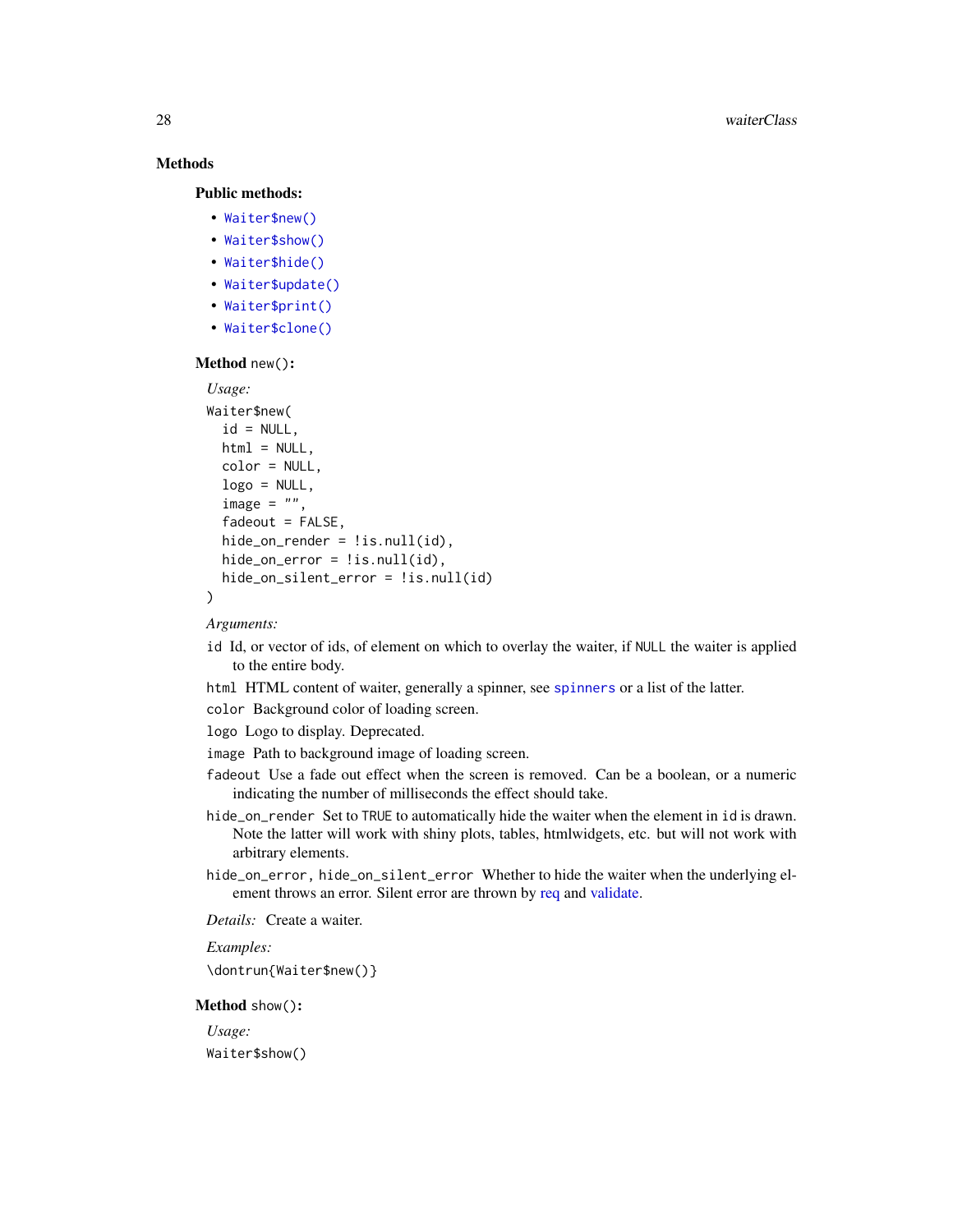#### <span id="page-28-0"></span>waiterTheme 29

*Details:* Show the waiter.

#### <span id="page-28-1"></span>Method hide():

*Usage:* Waiter\$hide() *Details:* Hide the waiter.

#### <span id="page-28-2"></span>Method update():

*Usage:* Waiter\$update(html = NULL) *Arguments:* html HTML content of waiter, generally a spinner, see [spinners](#page-17-1). *Details:* Update the waiter's html content.

# Method print():

*Usage:* Waiter\$print() *Details:* print the waiter

Method clone(): The objects of this class are cloneable with this method.

*Usage:* Waiter\$clone(deep = FALSE)

*Arguments:* deep Whether to make a deep clone.

# Examples

```
## ------------------------------------------------
## Method `Waiter$new`
## ------------------------------------------------
## Not run: Waiter$new()
```
waiterTheme *Define a Theme*

#### Description

Define a theme to be used by all waiter loading screens. These can be overriden in individual loading screens.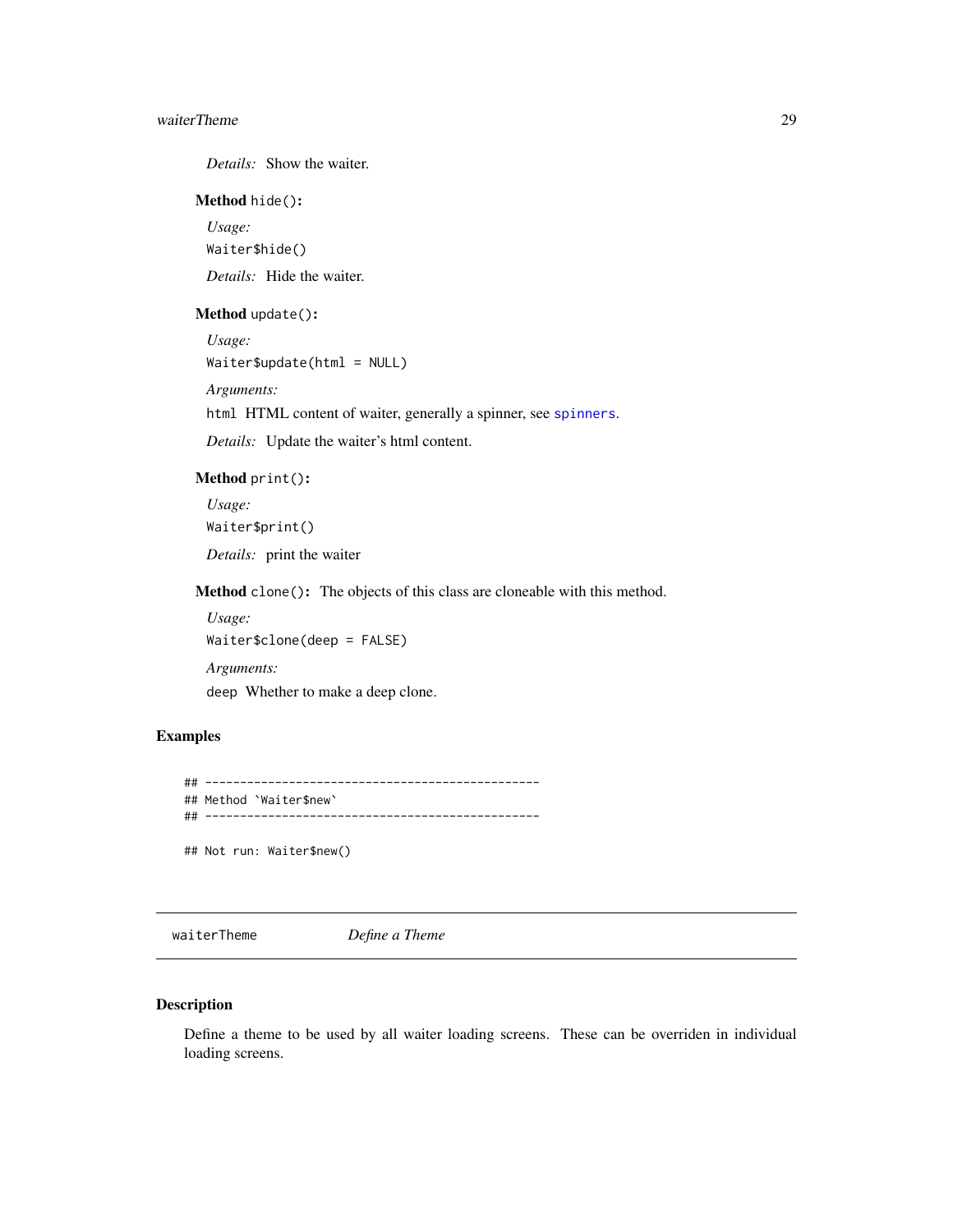#### <span id="page-29-0"></span>Usage

```
waiter_set_theme(html = spin_1(), color = "#333e48", logo = "", image = "")
```
waiter\_get\_theme()

waiter\_unset\_theme()

# Arguments

| html  | HTML content of waiter, generally a spinner, see spinners. |
|-------|------------------------------------------------------------|
| color | Background color of loading screen.                        |
| logo  | Path to logo to display. Deprecated.                       |
| image | Path to background image.                                  |

```
waitress Waitress
```
#### Description

Programatically show and hide loading bars.

#### Usage

```
useWaitress(color = "#697682", percent_color = "#333333")
```

```
use_waitress(color = "#697682", percent_color = "#333333")
```
# Arguments

color, percent\_color

Color of waitress and color of percent text shown when theme is set to overlay-percent.

#### Details

You can pipe the methods with \$. Waitress\$new() and call\_waitress() are equivalent.

# Examples

```
library(shiny)
ui <- fluidPage(
  useWaitress("red"), # dependencies
  sliderInput("set", "percentage", 1, 100, step = 5, value = 1)
\lambdaserver <- function(input, output, session){
```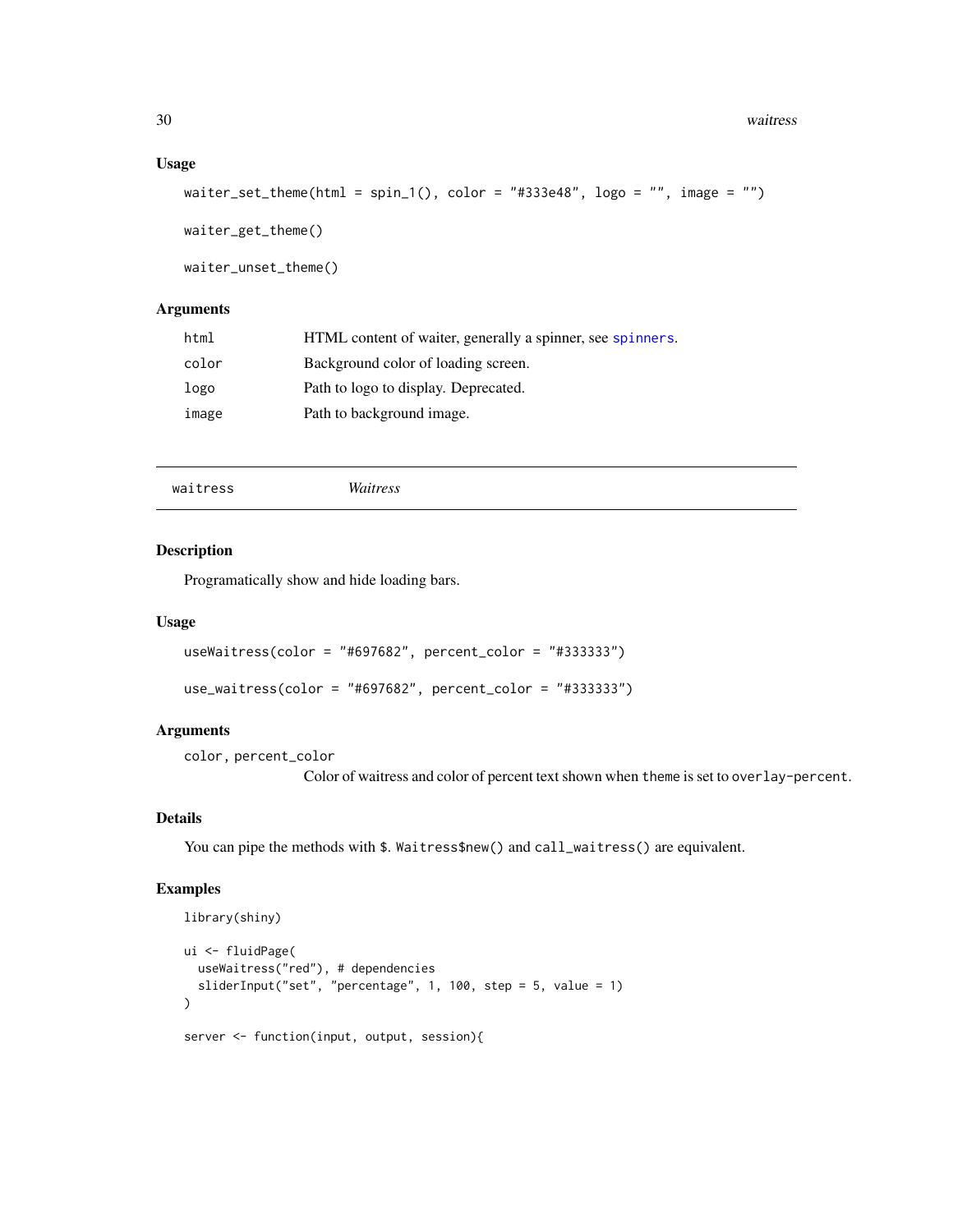```
w <- Waitress$
  new()$ # call a waitress
  start() # start waitress
 observeEvent(input$set, {
   w$set(input$set) # set at percentage
 })
}
if(interactive()) shinyApp(ui, server)
```
waitressClass *Waitress R6 Class*

# Description

Create a waitress (progress bar) and programmatically set or increase its percentage, then hide it when done.

## Active bindings

max Maximum value of the bar.

min Minimum value of the bar.

#### Methods

#### Public methods:

- [Waitress\\$new\(\)](#page-1-1)
- [Waitress\\$start\(\)](#page-10-0)
- [Waitress\\$notify\(\)](#page-12-0)
- [Waitress\\$set\(\)](#page-2-2)
- [Waitress\\$auto\(\)](#page-3-1)
- [Waitress\\$inc\(\)](#page-2-0)
- [Waitress\\$close\(\)](#page-3-0)
- [Waitress\\$getMin\(\)](#page-3-2)
- [Waitress\\$getMax\(\)](#page-3-3)
- [Waitress\\$getValue\(\)](#page-3-4)
- [Waitress\\$print\(\)](#page-8-0)
- [Waitress\\$clone\(\)](#page-3-5)

# Method new():

*Usage:*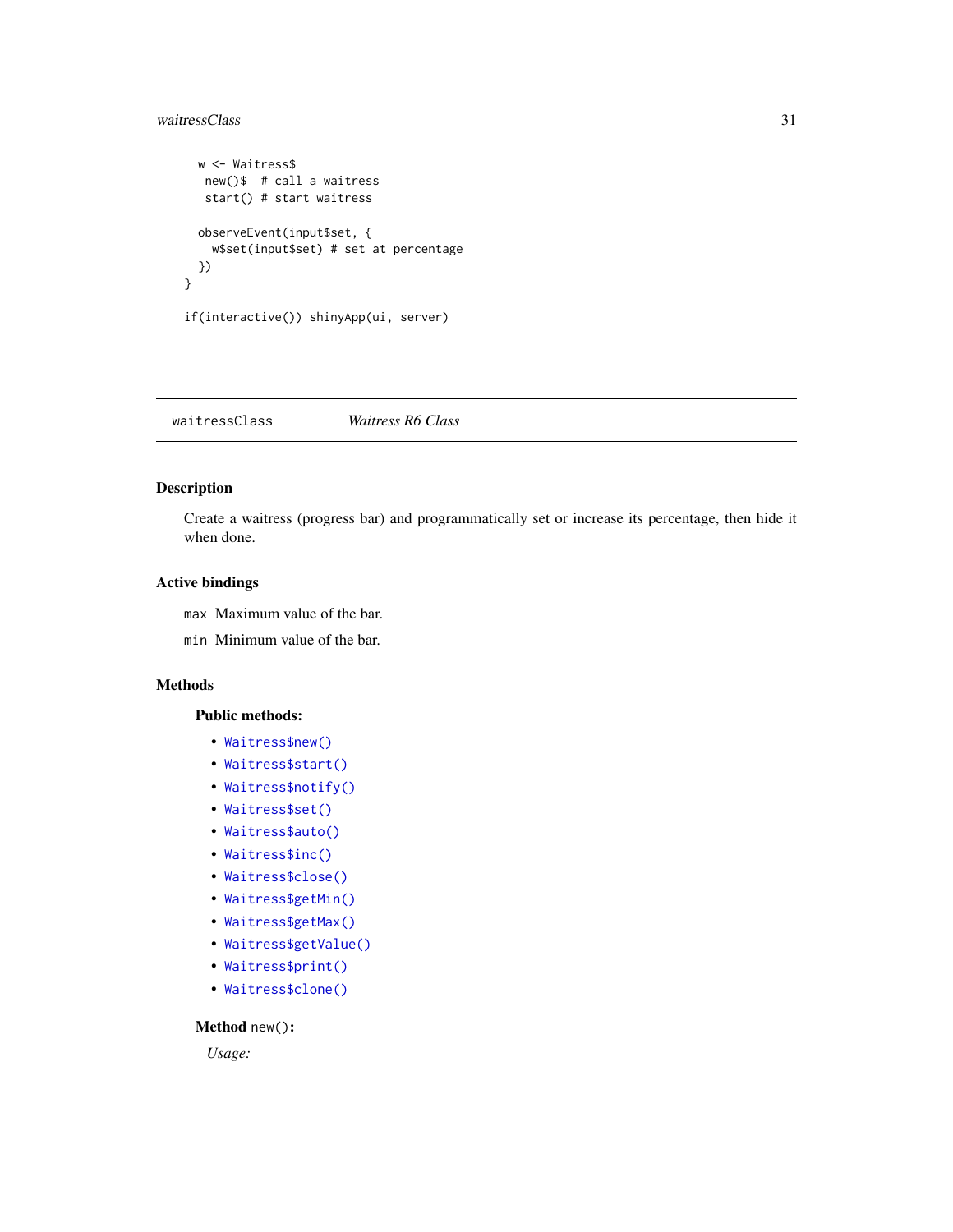```
Waitress$new(
  selector = NULL,
 theme = c("line", "overlay", "overlay-radius", "overlay-opacity", "overlay-percent"),
 min = 0.
 max = 100,
  infinite = FALSE,
 hide_on_render = FALSE
)
```
*Arguments:*

selector Element selector to apply the waitress to, if NULL then the waitress is applied to the whole screen.

theme A valid theme, see function usage.

- min, max Minimum and maximum representing the starting and ending points of the progress bar.
- infinite Set to TRUE to create a never ending loading bar, ideal when you cannot compute increments or assess the time it might take before the loading bar should be removed.
- hide\_on\_render Set to TRUE to automatically hide the waitress when the element in id is rendered. Note the latter will work with shiny plots, tables, htmlwidgets, etc. but will not work with arbitrary elements.
- color, percent\_color Color of waitress and color of percent text shown when theme is set to overlay-percent.

*Details:* Create a waitress.

*Examples:*

\dontrun{Waitress\$new("#plot")}

Method start():

```
Usage:
Waitress$start(
 html = NULL.
 background_color = "transparent",
  text_color = "black"
\lambda
```
# *Arguments:*

html HTML content to show over the waitress, accepts htmltools and shiny tags.

background\_color The background color of the html.

text color The color of the html content.

*Details:* Start the waitress.

*Examples:*

\dontrun{Waitress\$new("#plot")\$start()}

#### Method notify():

*Usage:*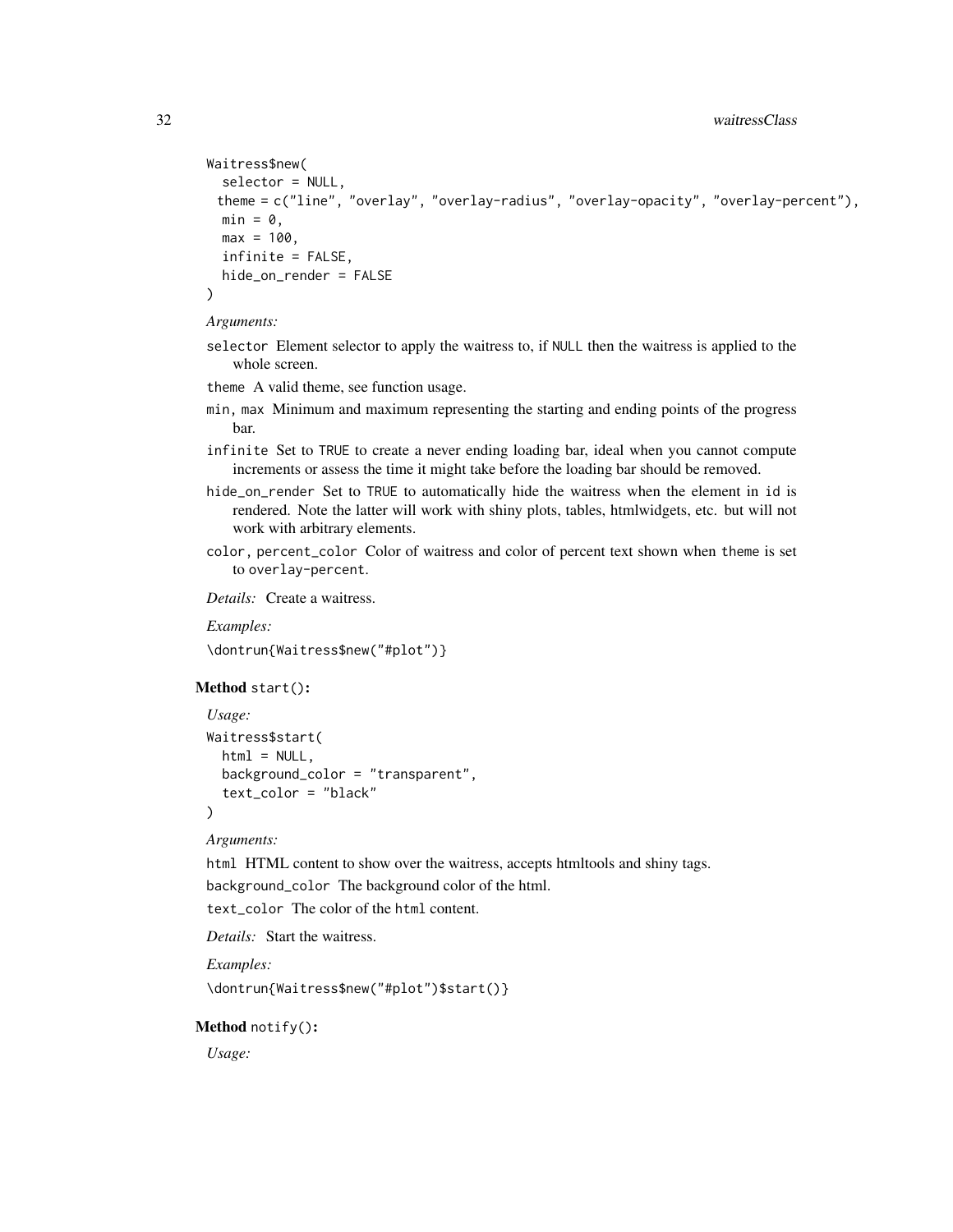```
Waitress$notify(
 html = NULL,background_color = "white",
 text_color = "black",
 position = c("br", "tr", "bl", "tl")\mathcal{L}
```
#### *Arguments:*

html HTML content to show over the waitress, accepts htmltools and shiny tags.

background\_color The background color of the html.

text\_color The color of the html content.

position Position of the notification on the screen. Where br is the bottom-right, tr is the top-right, bl is bottom-left, and tl is the top-left.

*Details:* Show the waitress as a notification.

*Examples:*

\dontrun{Waitress\$new()\$notify()}

# Method set():

*Usage:*

Waitress\$set(value)

*Arguments:*

value Value to set waitress to.

*Details:* Set the waitress to a specific percentage.

*Examples:*

\dontrun{Waitress\$new("#plot")\$set(20)}

#### Method auto():

*Usage:* Waitress\$auto(value, ms) *Arguments:* value Value to set waitress to. ms Number of Milliseconds *Details:* Automatically start and end the waitress. *Examples:* \dontrun{Waitress\$new("#plot")\$auto(20, 2000)}

#### Method inc():

*Usage:* Waitress\$inc(value) *Arguments:* value Value to increase waitress to. *Details:* Increase the waitress by a percentage.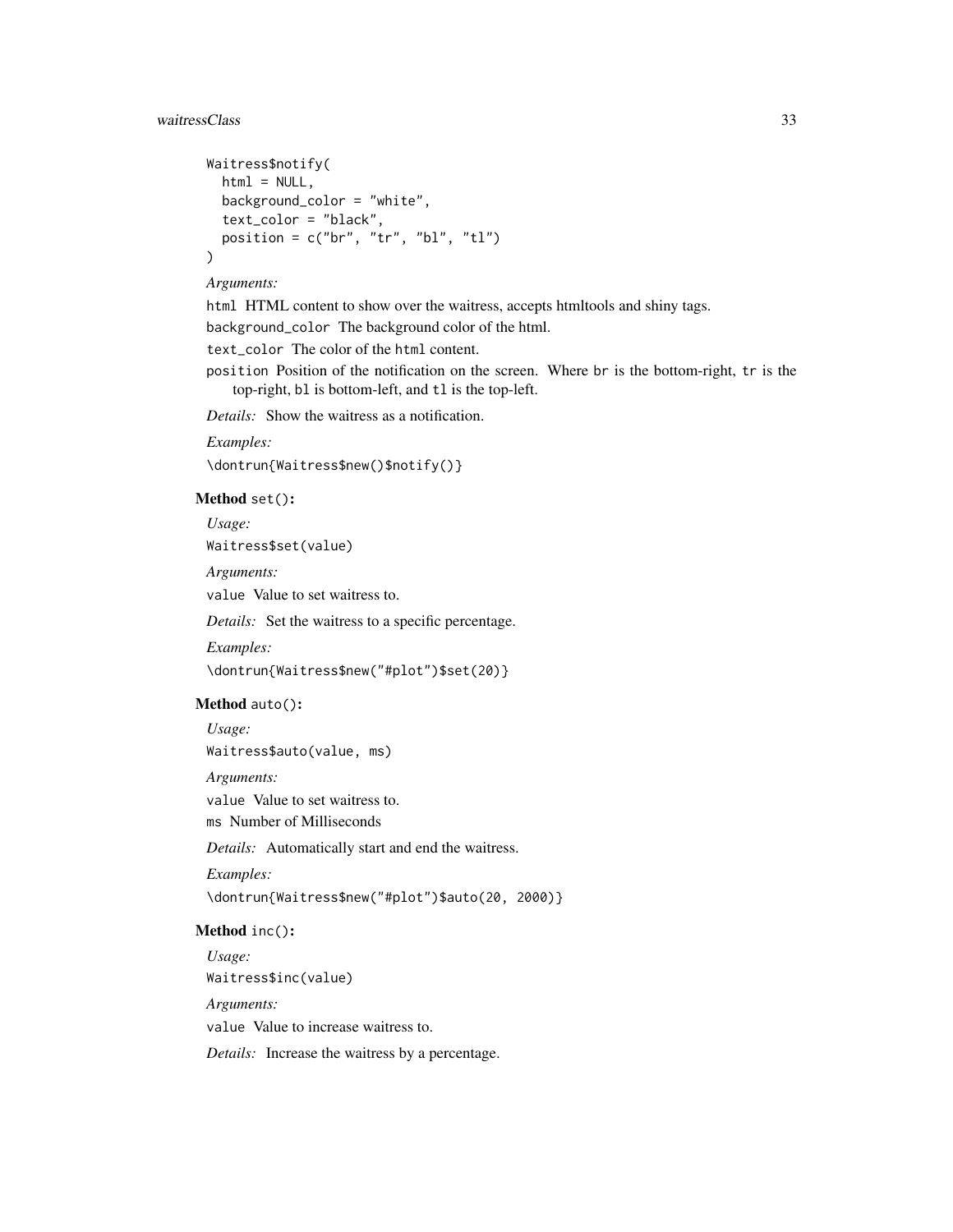*Examples:* \dontrun{Waitress\$new("#plot")\$inc(30)}

# Method close():

*Usage:*

Waitress\$close()

*Details:* Close the waitress.

*Examples:*

\dontrun{Waitress\$new("#plot")\$close()}

# Method getMin():

*Usage:*

Waitress\$getMin()

*Details:* Get minimum value

#### Method getMax():

*Usage:*

Waitress\$getMax()

*Details:* Get maximum value

# Method getValue():

*Usage:*

Waitress\$getValue()

*Details:* Get current value

#### Method print():

*Usage:* Waitress\$print() *Details:* Print the waitress. *Examples:* \dontrun{Waitress\$new("#plot")\$hide()}

# Method clone(): The objects of this class are cloneable with this method.

*Usage:* Waitress\$clone(deep = FALSE) *Arguments:* deep Whether to make a deep clone.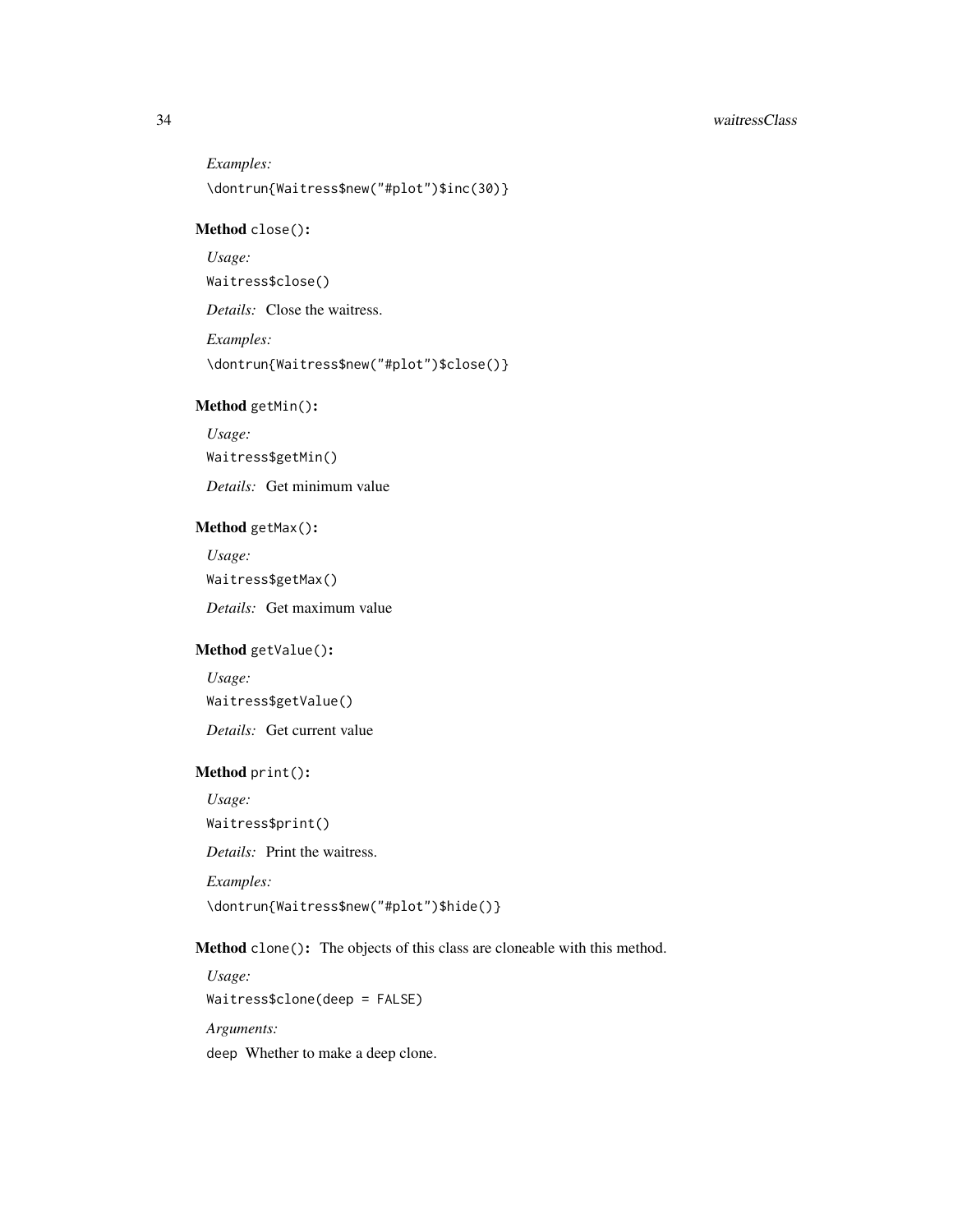#### **Examples**

## Method `Waitress\$new` ## Not run: Waitress\$new("#plot") ## Method `Waitress\$start` ## Not run: Waitress\$new("#plot")\$start() ## Method `Waitress\$notify` ## Not run: Waitress\$new()\$notify() ## Method `Waitress\$set` ## Not run: Waitress\$new("#plot")\$set(20) ## Method 'Waitress\$auto' ## Not run: Waitress\$new("#plot")\$auto(20, 2000) ## Method `Waitress\$inc` ## Not run: Waitress\$new("#plot")\$inc(30) ## Method `Waitress\$close` ## Not run: Waitress\$new("#plot")\$close() ## Method `Waitress\$print` 

## Not run: Waitress\$new("#plot")\$hide()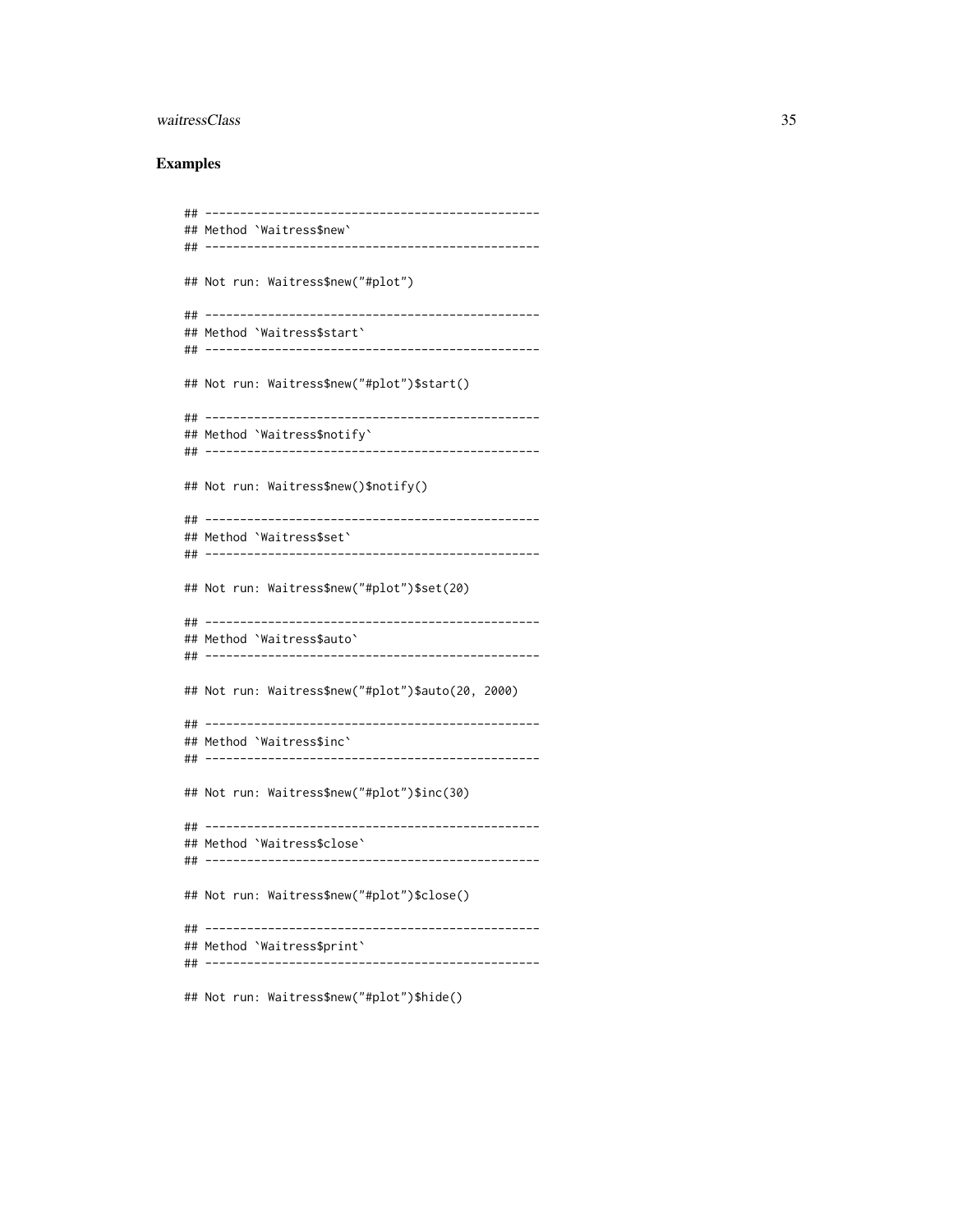<span id="page-35-0"></span>withProgressAttendant *Report Progress Attendant*

# Description

Report progress with attendant.

# Usage

```
withProgressAttendant(
  expr,
  ...,
  session = getDefaultReactiveDomain(),
  env = parent.frame(),
  quoted = FALSE\mathcal{L}setProgressAttendant(
  value = 1,
  text = NULL,session = getDefaultReactiveDomain()
\mathcal{L}incProgressAttendant(
  value = 1,
  text = NULL,session = getDefaultReactiveDomain()
\mathcal{L}
```
# Arguments

| expr       | The work to be done. This expression should contain calls to setProgressAtten-<br>dantorincProgressAttendant'.                                                             |
|------------|----------------------------------------------------------------------------------------------------------------------------------------------------------------------------|
| $\ddots$ . | Passed to the Attendant constructor (Attendant \$new()).                                                                                                                   |
| session    | The Shiny session object, as provided by shiny Server to the server function.<br>The default is to automatically find the session by using the current reactive<br>domain. |
| env        | The environment in which expr should be evaluated.                                                                                                                         |
| quoted     | Whether expr is a quoted expression (this is not common).                                                                                                                  |
| value      | Value to set the waitress to or increase it by.                                                                                                                            |
| text       | Text to display on the progress bar.                                                                                                                                       |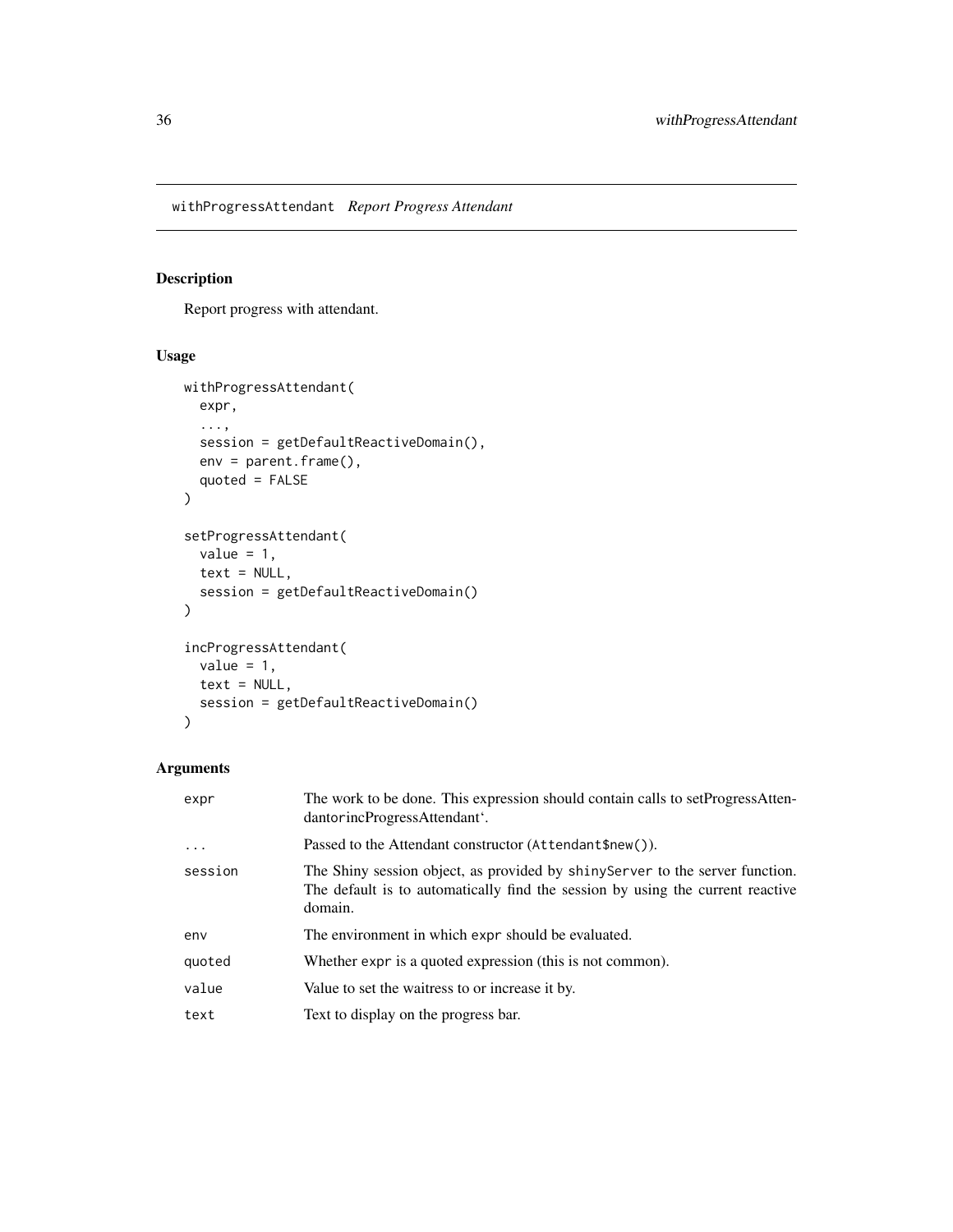<span id="page-36-0"></span>withProgressWaitress *Report Progress Waitress*

# Description

Report progress with waitress.

#### Usage

```
withProgressWaitress(
  expr,
  ...,
 session = getDefaultReactiveDomain(),
 env = parent.frame(),
  quoted = FALSE)
setProgressWaitress(value = 1, session = getDefaultReactiveDomain())
incProgressWaitress(value = 1, session = getDefaultReactiveDomain())
```
# Arguments

| expr     | The work to be done. This expression should contain calls to setProgressWait-<br>ressorincProgressWaitress'.                                                               |
|----------|----------------------------------------------------------------------------------------------------------------------------------------------------------------------------|
| $\cdots$ | Passed to the Waitress constructor (Waitress\$new()).                                                                                                                      |
| session  | The Shiny session object, as provided by shiny Server to the server function.<br>The default is to automatically find the session by using the current reactive<br>domain. |
| env      | The environment in which expr should be evaluated.                                                                                                                         |
| quoted   | Whether expr is a quoted expression (this is not common).                                                                                                                  |
| value    | Value to set the waitress to or increase it by.                                                                                                                            |

```
withWaiter With Waiter
```
# Description

Adds a waiter to a rective UI element. Thew waiter is displayed when the element is invalidated then is removed when the element receives a new value.

#### Usage

```
withWaiter(element, html = spin_1(), color = "#333e48", image = "")
```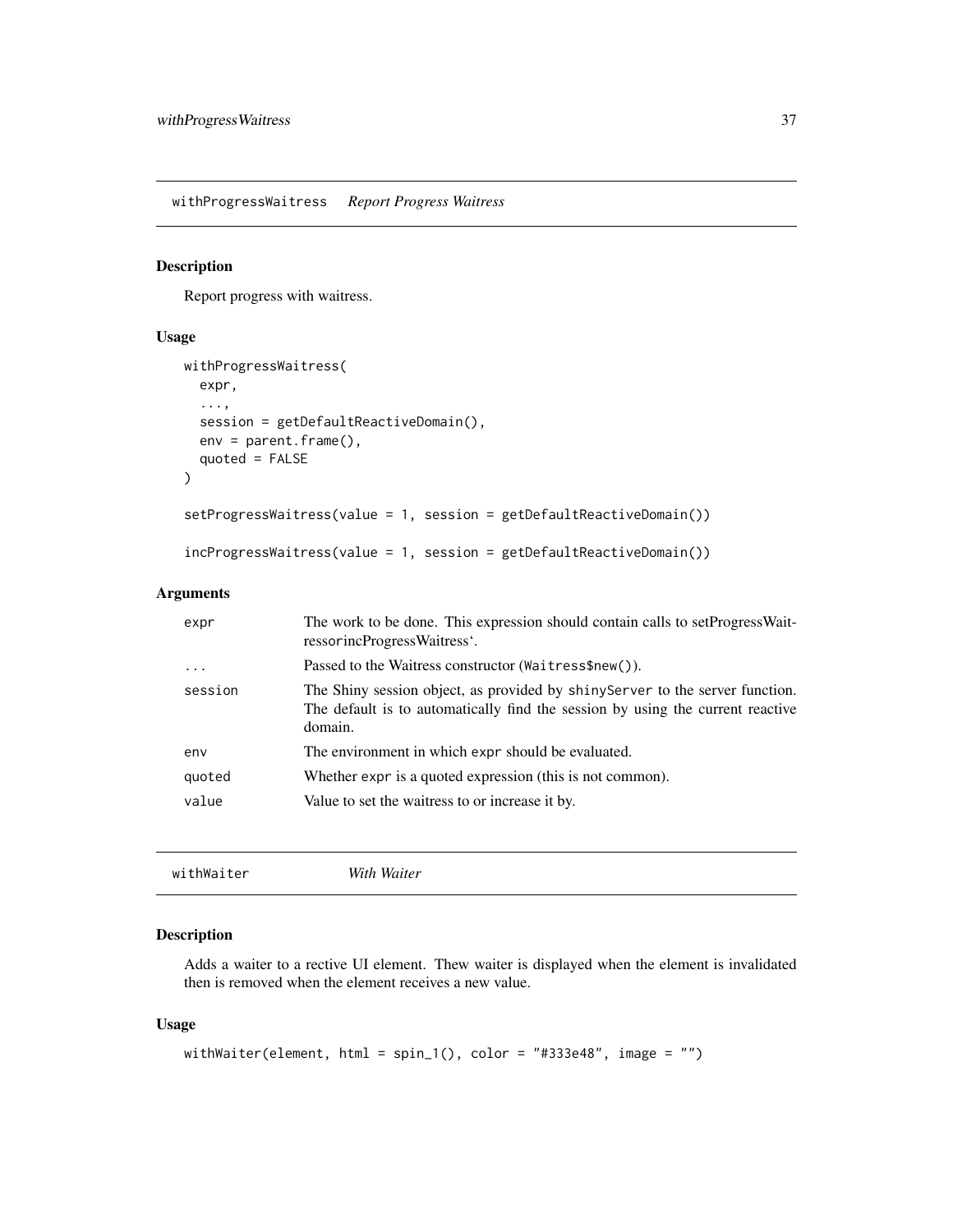# <span id="page-37-0"></span>Arguments

| element | A reactive element, e.g.: ui0utput, or plot0utput.         |
|---------|------------------------------------------------------------|
| html    | HTML content of waiter, generally a spinner, see spinners. |
| color   | Background color of loading screen.                        |
| image   | Path to background image.                                  |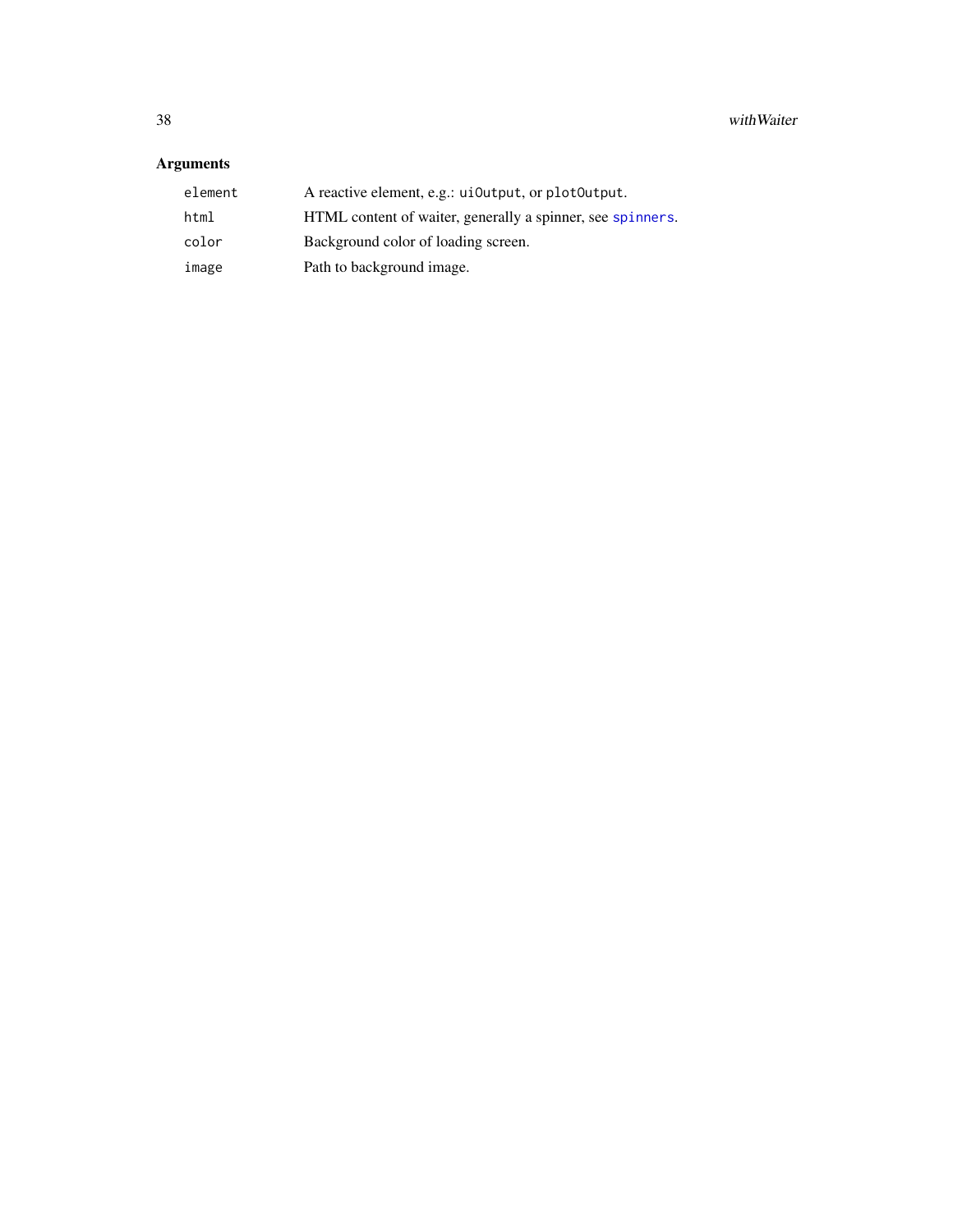# <span id="page-38-0"></span>**Index**

Attendant, [2](#page-1-0) attendantBar, *[3](#page-2-4)*, [5](#page-4-0) autoWaiter, [6](#page-5-0) bs4\_spinner *(*spinners*)*, [18](#page-17-0) bs5\_spinner *(*spinners*)*, [18](#page-17-0) Garcon *(*garcon*)*, [7](#page-6-0) garcon, [7](#page-6-0) Hostess *(*hostess*)*, [10](#page-9-0) hostess, [10](#page-9-0) hostess\_bubble *(*hostessLoader*)*, [14](#page-13-0) hostess\_gradient *(*hostessLoader*)*, [14](#page-13-0) hostess\_loader *(*hostessLoader*)*, [14](#page-13-0) hostess\_loader(), *[13](#page-12-1)* hostess\_stripe *(*hostessLoader*)*, [14](#page-13-0) hostessLoader, [14](#page-13-0) httr::progress, *[17](#page-16-0)* httr\_progress, [17](#page-16-0)

```
incProgressAttendant
        (withProgressAttendant), 36
incProgressWaitress
        (withProgressWaitress), 37
```
preview\_spinner, [18](#page-17-0)

```
req, 23, 28
```
setProgressAttendant *(*withProgressAttendant*)*, [36](#page-35-0) setProgressWaitress *(*withProgressWaitress*)*, [37](#page-36-0) shiny::addResourcePath(), *[12](#page-11-2)*, *[15](#page-14-0)* spin\_1 *(*spinners*)*, [18](#page-17-0) spin\_2 *(*spinners*)*, [18](#page-17-0) spin\_3 *(*spinners*)*, [18](#page-17-0) spin\_3circles *(*spinners*)*, [18](#page-17-0) spin\_3k *(*spinners*)*, [18](#page-17-0) spin\_4 *(*spinners*)*, [18](#page-17-0)

spin\_5 *(*spinners*)*, [18](#page-17-0) spin\_6 *(*spinners*)*, [18](#page-17-0) spin\_atebits *(*spinners*)*, [18](#page-17-0) spin\_balance *(*spinners*)*, [18](#page-17-0) spin\_ball *(*spinners*)*, [18](#page-17-0) spin\_chasing\_dots *(*spinners*)*, [18](#page-17-0) spin\_circle *(*spinners*)*, [18](#page-17-0) spin\_circle\_square *(*spinners*)*, [18](#page-17-0) spin\_circles *(*spinners*)*, [18](#page-17-0) spin\_clock *(*spinners*)*, [18](#page-17-0) spin\_cube\_grid *(*spinners*)*, [18](#page-17-0) spin\_dots *(*spinners*)*, [18](#page-17-0) spin\_double\_bounce *(*spinners*)*, [18](#page-17-0) spin\_dual\_circle *(*spinners*)*, [18](#page-17-0) spin\_dual\_ring *(*spinners*)*, [18](#page-17-0) spin\_ellipsis *(*spinners*)*, [18](#page-17-0) spin\_facebook *(*spinners*)*, [18](#page-17-0) spin\_fading\_circles *(*spinners*)*, [18](#page-17-0) spin\_fill *(*spinners*)*, [18](#page-17-0) spin\_flower *(*spinners*)*, [18](#page-17-0) spin\_flowers *(*spinners*)*, [18](#page-17-0) spin\_folding\_cube *(*spinners*)*, [18](#page-17-0) spin\_gauge *(*spinners*)*, [18](#page-17-0) spin\_google *(*spinners*)*, [18](#page-17-0) spin\_half *(*spinners*)*, [18](#page-17-0) spin\_heart *(*spinners*)*, [18](#page-17-0) spin\_heartbeat *(*spinners*)*, [18](#page-17-0) spin\_hexdots *(*spinners*)*, [18](#page-17-0) spin\_hourglass *(*spinners*)*, [18](#page-17-0) spin\_inner\_circles *(*spinners*)*, [18](#page-17-0) spin\_loader *(*spinners*)*, [18](#page-17-0) spin\_loaders *(*spinners*)*, [18](#page-17-0) spin\_orbit *(*spinners*)*, [18](#page-17-0) spin\_orbiter *(*spinners*)*, [18](#page-17-0) spin\_pixel *(*spinners*)*, [18](#page-17-0) spin\_plus *(*spinners*)*, [18](#page-17-0) spin\_pong *(*spinners*)*, [18](#page-17-0) spin\_pulsar *(*spinners*)*, [18](#page-17-0) spin\_pulse *(*spinners*)*, [18](#page-17-0)